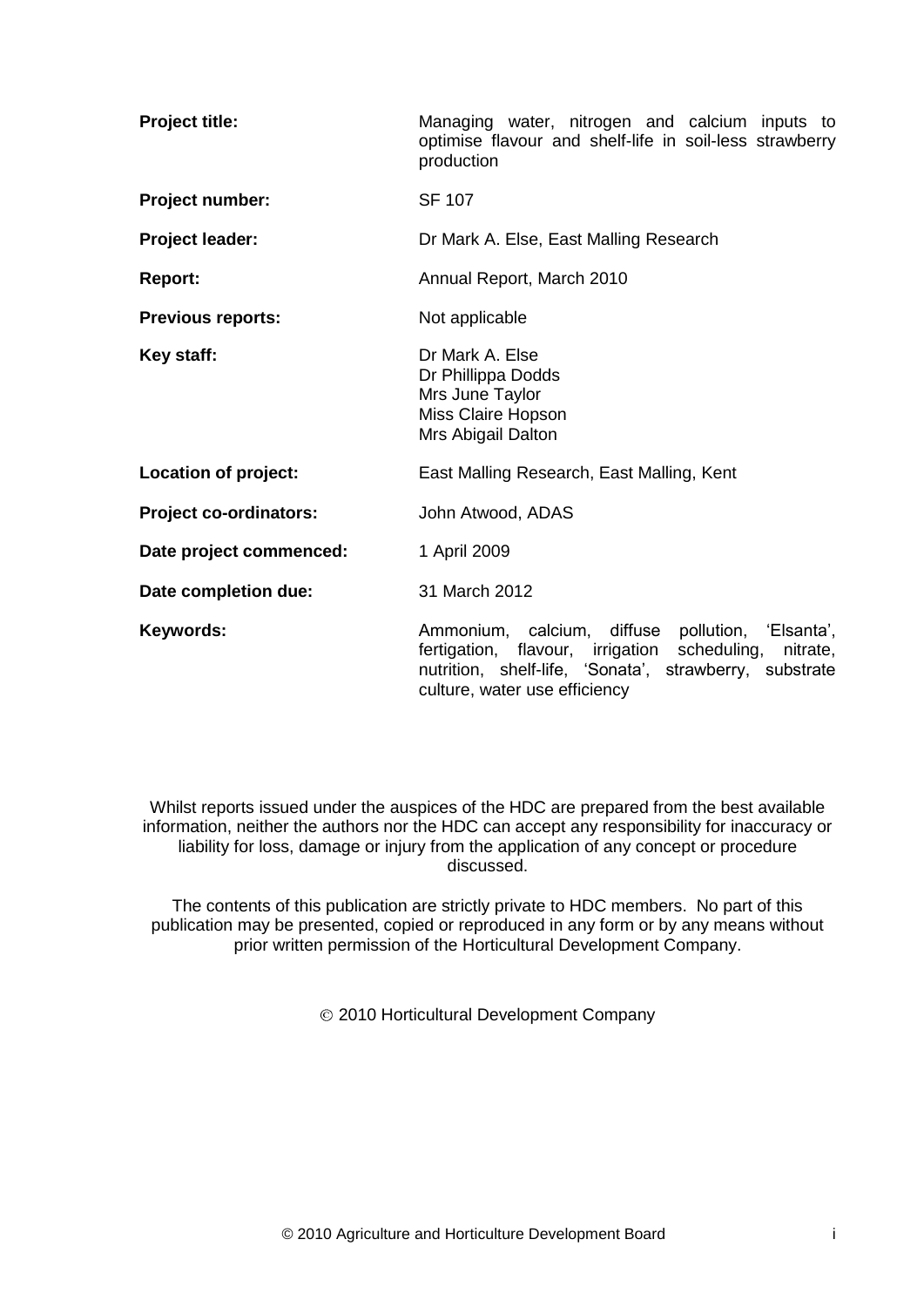# **AUTHENTICATION**

We declare that this work was done under our supervision according to the procedures described herein and that the report represents a true and accurate record of the results obtained.

| Dr Mark A. Else<br><b>Research Group Leader</b><br>East Malling Research   |                       |
|----------------------------------------------------------------------------|-----------------------|
|                                                                            | Date 30 March 2010    |
| Dr Phillippa A.A. Dodds<br><b>Research Leader</b><br>East Malling Research |                       |
|                                                                            | Date 28 February 2010 |

# **Report authorised by:**

Dr Christopher J. Atkinson Head of Science East Malling Research

Signature ............................................................ Date 31 March 2010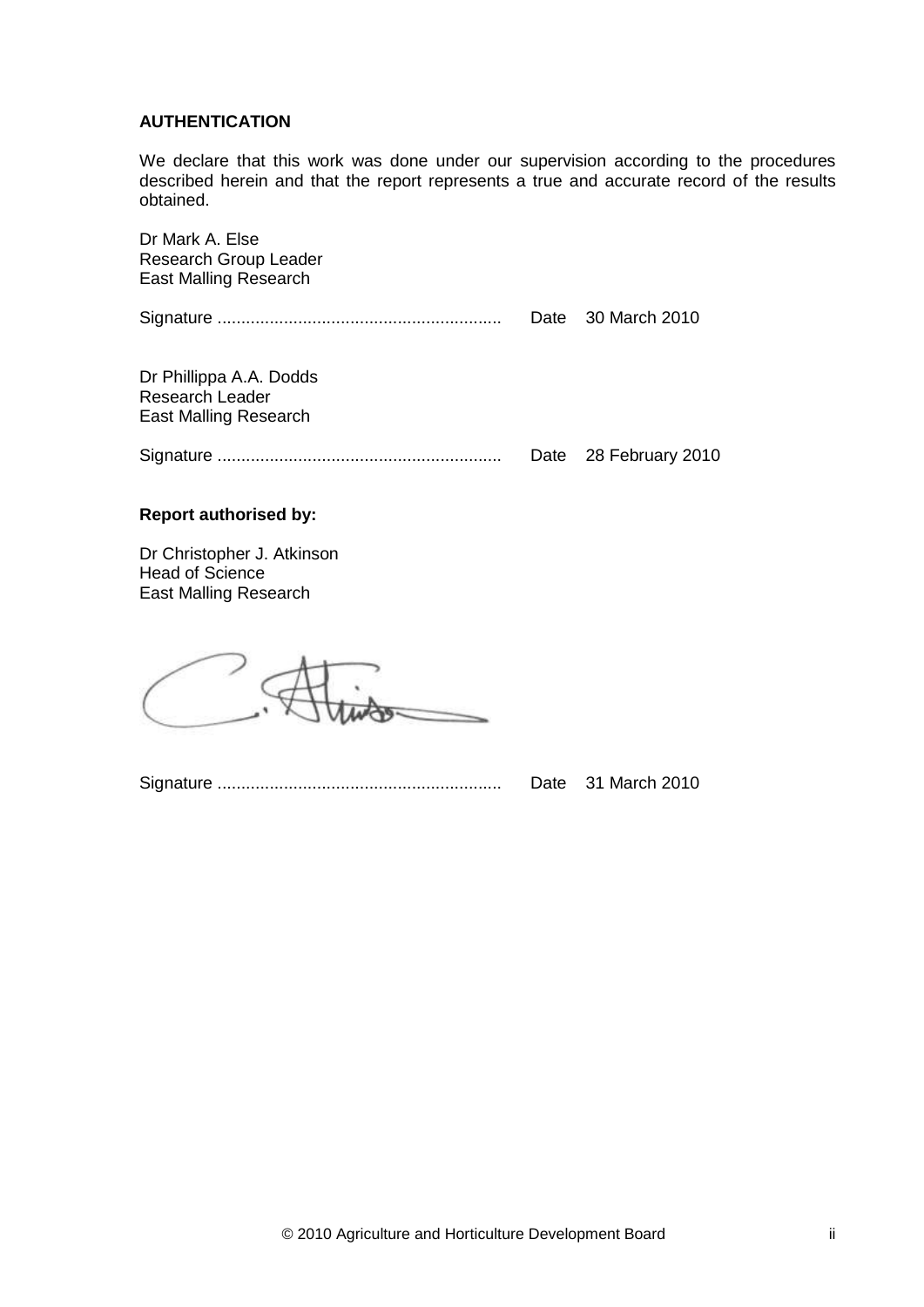# **Contents**

# Page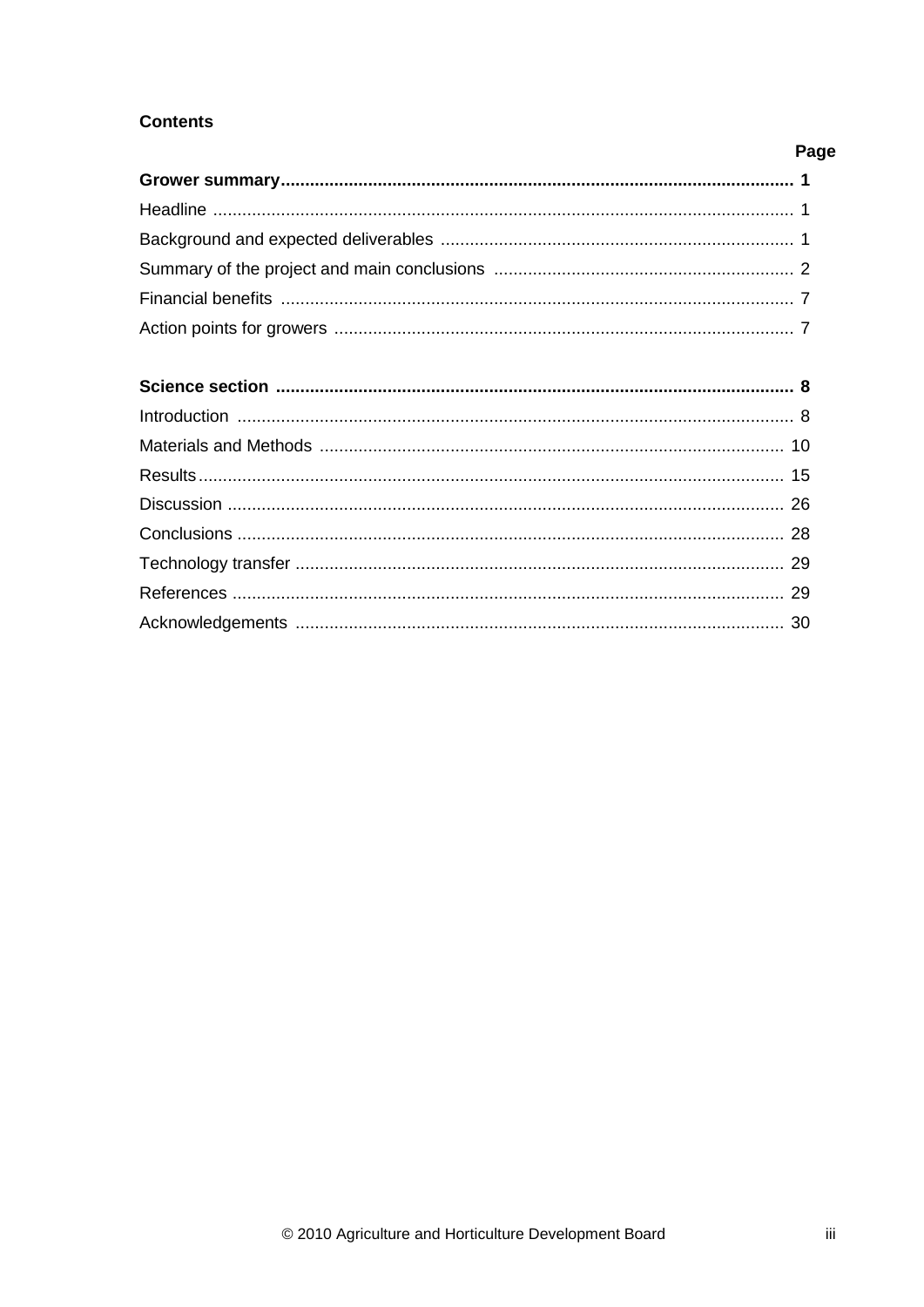# **GROWER SUMMARY**

# **Headline**

Irrigation scheduling and Regulated Deficit Irrigation (RDI) have achieved water and nutrient savings of 45%, reduced leaf canopy and reduced % bruising of Sonata in shelflife tests, whilst maintaining Class 1 yields.

# **Background and expected deliverables**

The project aims to provide the potential to increase water use efficiency (WUE) and nutrient use efficiency (NUE) in UK substrate-grown strawberry production by 40% thereby saving water, reducing groundwater pollution and improving fruit quality and shelf-life.

Irrigation of substrate-grown strawberries is essential to attain the yields and quality demanded by retailers and consumers. Many growers apply sufficient irrigation to achieve 20% run-off to avoid dry spots within the substrate bags and to reduce the accumulation of salts. However, Defra, the Environment Agency and the soft fruit industry are all becoming increasingly concerned about the future availability of abstracted water for trickle irrigation. Current abstraction rates in the major strawberrygrowing regions are unsustainable and growers must now comply with legislation designed to safeguard these resources (The Water Act 2003). Mains water will become progressively more expensive and its use for irrigation of horticultural crops is likely to be restricted in heavily populated areas as pressure on finite supplies intensifies. There is also increasing concern over the contribution of substrate strawberry production to groundwater pollution. Recent research at EMR and elsewhere has provided major opportunities to use water and fertilsers more efficiently while continuing to meet consumer demand for sweet fruit with good flavour and shelf-life.

Irrigation management techniques such as Regulated Deficit irrigation (RDI) offer the potential to deliver large water savings while maintaining or improving crop quality. Deficit irrigation techniques such as RDI replace only a percentage of the water the plant loses *via* transpiration. This saves water and can prevent excessive shoot growth without reducing yields of Class 1 fruit. The smaller, less dense canopy can reduce disease pressure and helps to improve light capture by the plant because there is less self-shading of the leaves. Better light penetration and interception will also help to increase fruit quality including flavour volatile production and bioactive content. The reduction in vegetative growth also provides opportunities to reduce fertiliser inputs without affecting berry flavour. For growers using mains water, there is the potential to reduce annual water costs by up to 40%.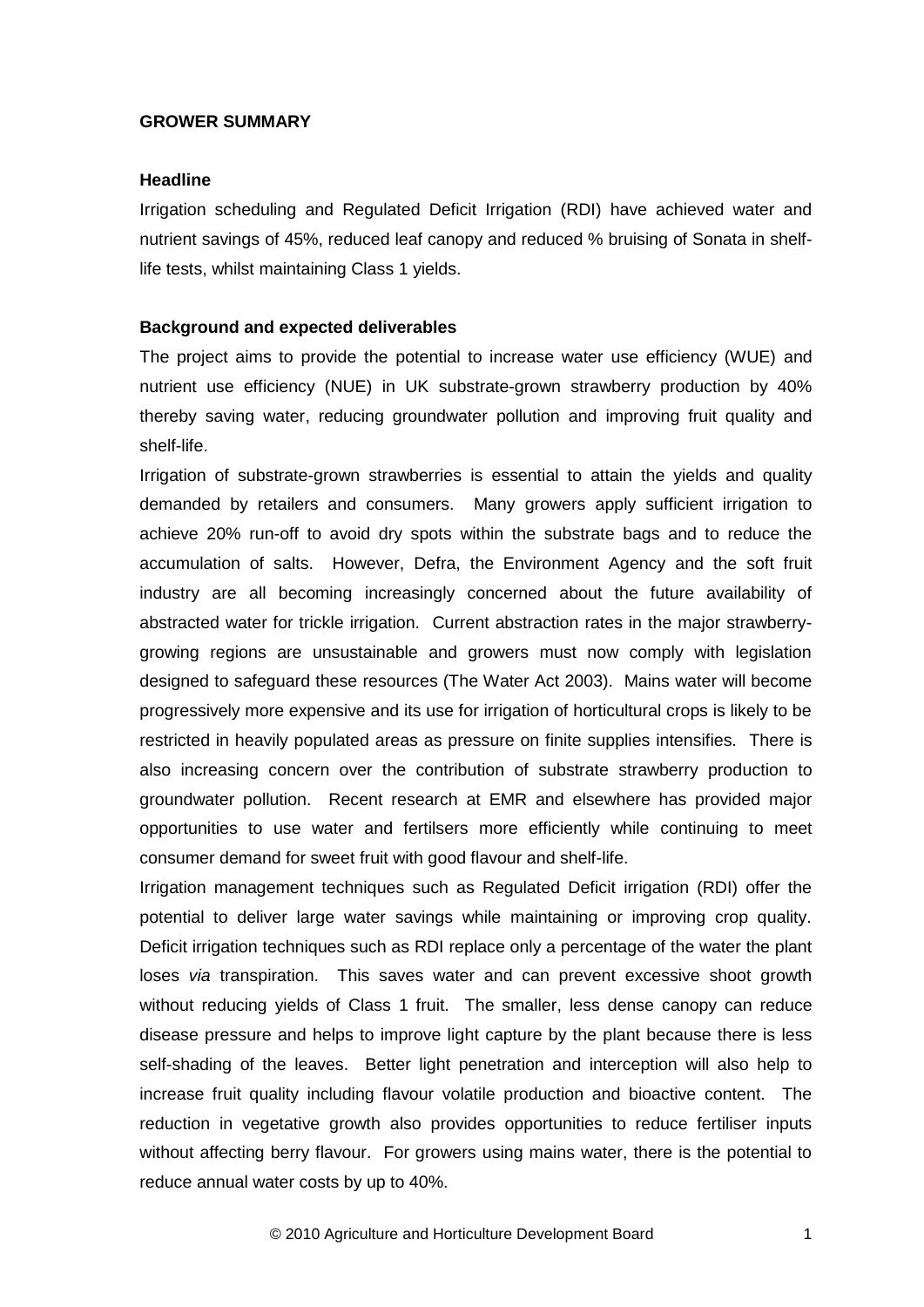There are two aims to this project:

- 1. To improve water and nutrient use efficiency in substrate-grown strawberry production.
- 2. To improve flavour and shelf-life potential by manipulating nitrogen and calcium inputs.

Expected deliverables from this work will include:

- Improved fruit firmness, flavour and shelf-life potential
- Reduced production costs per tonne Class 1 fruit
- Reduced water and fertiliser usage by up to 40%
- Reduced environmental impact
- Improved sustainability

# **Summary of the project and main conclusions**

# *Critical issues*

An increase in the incidence of mildew was noticed in the first week of August 2009, despite routine weekly sprays. The Farm and Glasshouse team were notified and a oneoff application of potassium bicarbonate was applied. Unfortunately an error in the written protocol dating from 2006 meant that the spray was applied at 10 times strength. All foliage was scorched and remaining fruit were damaged. Consequently, yields of Class 1 fruit were below those expected. However, sufficient fruit was collected for all chemical and sensory analyses to be completed (see below) before this incident occurred.

# *Irrigation scheduling and RDI*

Sixty-day 'Elsanta' and 'Sonata' plants were grown in 0.5 m-long substrate bags (80%

peat, 20% coir) in a polytunnel at East Malling Research (EMR) (Figure GS 1). Three irrigation treatments were applied:

- Run-off irrigation was scheduled to achieve between 10 and 20% run-off.
- 100% of daily potential evapotranspiration (ETp) - irrigation was applied to match demand with supply *i.e.* the volume of water



**Figure GS 1.** The polytunnel experiment at EMR. Photo taken on 14 July 2009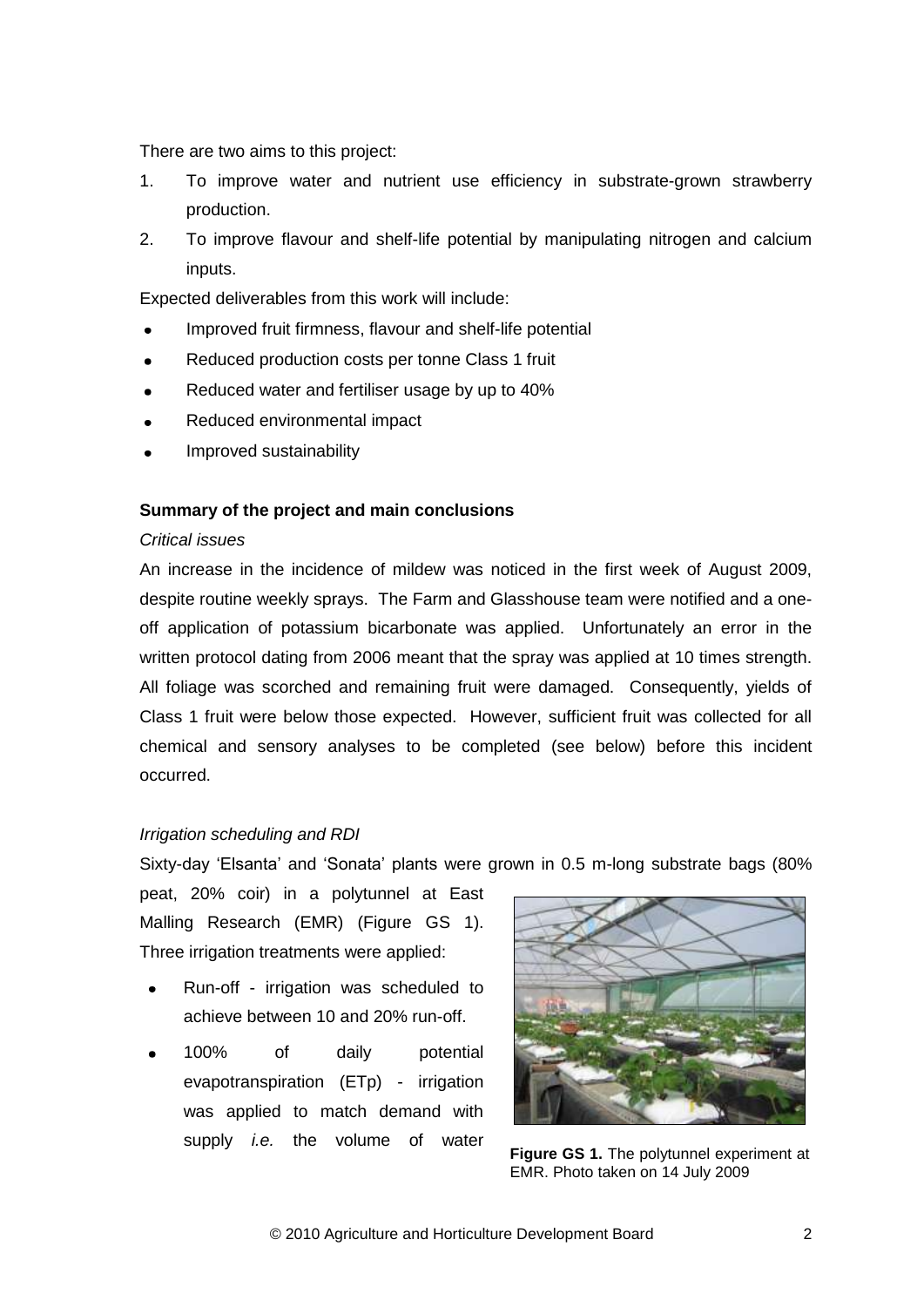estimated to have been lost in the previous 24 h was replaced.

RDI 80% - only 80% of the water lost by evapotranspiration each day was supplied.

Irrigation water was supplied to each substrate bag via one 4 L h<sup>-1</sup> pressure compensated emitter fitted with a four-way dripper 'spider' to distribute water evenly throughout the bag (Figure GS 2). For the ETp 100% treatment, potential evapotranspiration was estimated using a Skye Evaposensor and the volume of irrigation water needed to replace that lost by evapotranspiration during the previous 24 h was calculated. Irrigation was pulsed throughout the day to help minimise run-off. In the RDI 80% treatment, plants received only 80% of the daily ETp, again irrigation was pulsed throughout the day.

Changes in volumetric substrate moisture content (VSMC) were logged continuously using Decagon 5TE probes and loggers and Sentek EasyAG probes. Manual measurements of VSMC and substrate EC were made with a Delta-T 'WET' sensor. Measurements made at multiple points within representative bags confirmed that water and nutrients were being distributed evenly in each treatment and for each variety. During the course of the experiment, the VSMC threshold



**Figure GS 2**. Cropping 'Elsanta' plants under the RDI 80% regime just before the potassium bicarbonate spray. Photo taken on 6 August 2009

values needed to trigger irrigation automatically to the main season crop in 2010 were identified for each treatment and for each variety.

# *Nutrition*

The same fertigation regime was applied to all treatments and was formulated after mineral analysis of the irrigation water used for the trial. Hortipray 'Mars', Hortipray calcium nitrate and Hortipray magnesium sulphate were supplied free of charge for the trial by Prayon UK Ltd (Harpenden, Hertfordshire, UK). Nitric acid (60%) was used to reduce the bicarbonate levels in the irrigation water. Different feed formulations were used for the vegetative and fruiting stages and Dosatrons were used to adjust the feed EC levels. EC and pH of the diluted feed solution were measured daily at the drippers,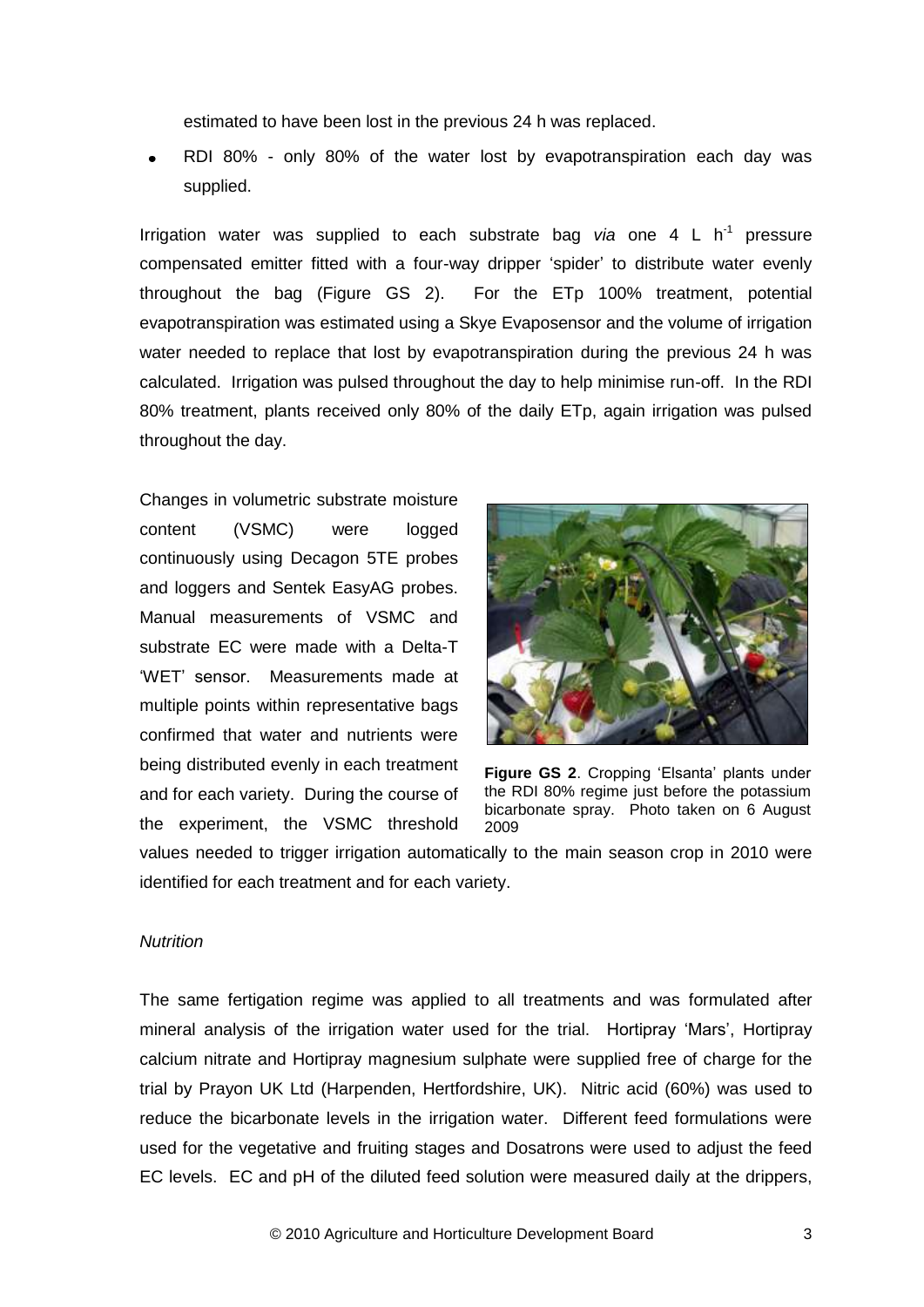together with the EC of the run-off. All bags were flushed through with a solution of calcium nitrate periodically to prevent the build-up of salts. Since plants were fertigated at every irrigation event, the total amount of fertiliser supplied to the different treatments depended on the duration of each irrigation event which was adjusted to deliver the appropriate volume of water (see below).

# *Volumetric substrate moisture contents and EC*

The average VSMC was maintained between 0.45 and 0.55  $m^3$  m<sup>-3</sup> in the run-off treatments in both varieties. Under the ETp 100% regime, the substrate was maintained between 0.2 and 0.3  $m^3$  m<sup>-3</sup> during flowering and cropping while VSMC of between 0.1 and 0.2  $m^3$  m<sup>-3</sup> were imposed during the RDI 80% regime. Substrate EC rose steadily over the season from 100 to 300 mS  $m^{-1}$  but values were similar in the three irrigation regimes for 'Elsanta'. A similar rise in substrate EC occurred in 'Sonata' but by the end of August, substrate EC in the RDI 80% regime was 20% higher than that in the run-off regime. The effects of this accumulation of salts on canopy growth, fruit development and quality could not be assessed fully because at this time, all plants were recovering from the scorching effect of the potassium bicarbonate spray. However, there was no marginal leaf browning which is a common response to high salt concentrations. As expected, substrate EC rose sharply following the spray but all bags were flushed through with calcium nitrate for six days to reduce substrate and run-off EC.

#### *Plant physiological responses*

Leaf elongation was slowed in 'Sonata' by the ETp 100% and the RDI 80% regimes compared to the run-off treatment and this resulted in a reduction of total leaf area of

16% and 39%, respectively, by the end of the growing season (Figure GS 3). Leaf elongation rates were also slowed in 'Elsanta' by the ETp 100% and the RDI 80% regimes, but the response was less pronounced and resulted in total leaf area reductions of 14% and 20%, respectively, by the end of the





growing season. No treatment effects on stomatal conductance were detected for either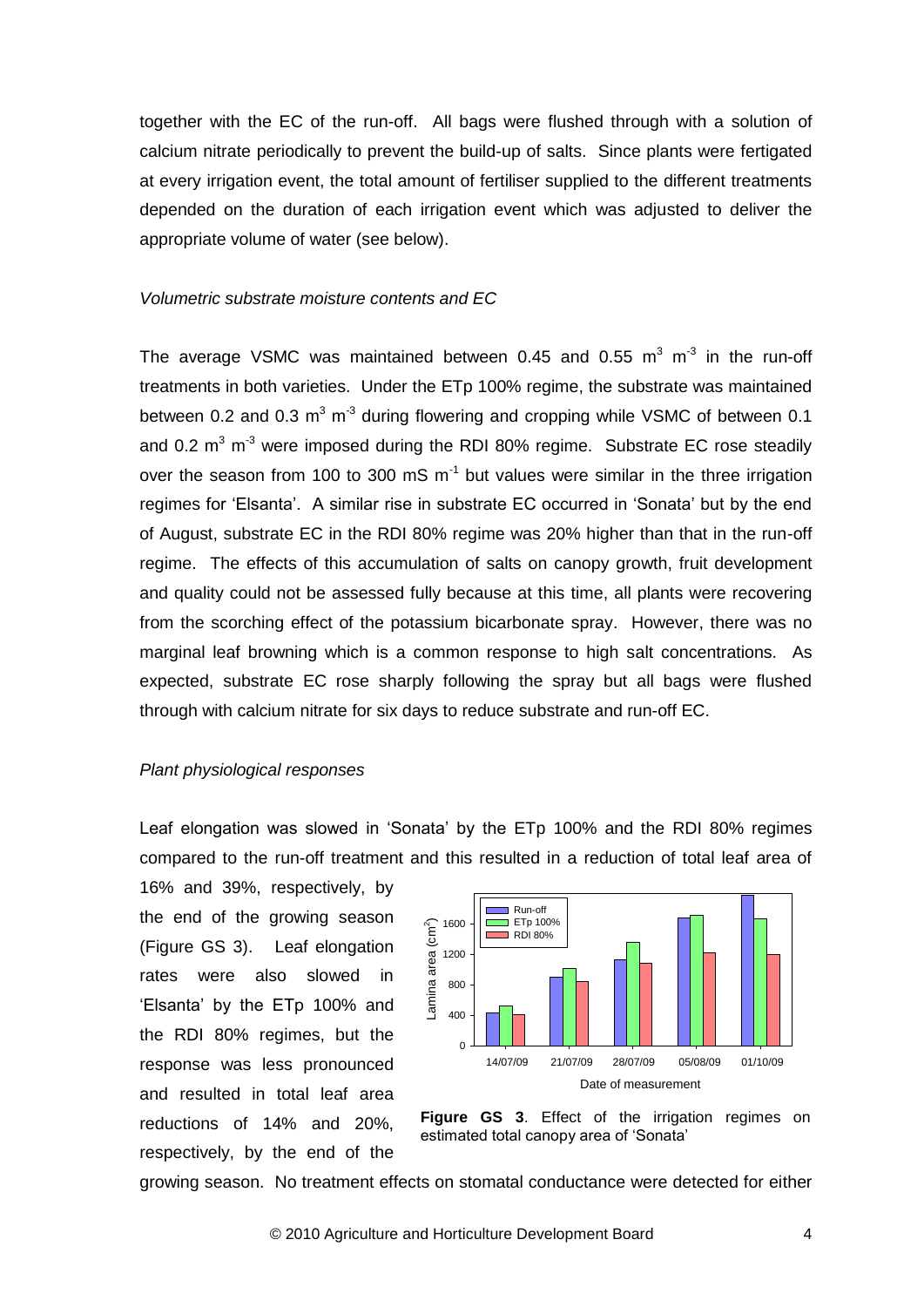cultivar and midday leaf water potentials were similar, irrespective of the irrigation regime. These results indicate that excessive vegetative growth was prevented by irrigation scheduling and deficit irrigation without reducing stomatal apertures or shoot water balance. Benefits of a smaller canopy include improved light penetration to developing fruit, a lowered disease pressure, improved resource allocation and improved fruit visibility when picking. Leaf samples were analysed for macro and micro nutrients at the beginning, the middle and the end of cropping. All foliar concentrations were within satisfactory ranges for both varieties under each of the three irrigation regimes with the exception of Ca and Cu which were just below the lower limits.

# *Fruit yields and quality*

Total yields of Class 1 fruit were only around 150 g per plant, rather than the 250-300 g expected, due to the scorching effects of the potassium bicarbonate spray. However, average yields of Class 1 fruit per plant were not reduced by the ETp 100% and RDI 80% regimes in either variety, compared to the run-off controls. Berry firmness was unaffected in either variety by the irrigation regimes and no treatment effect on berry soluble solids content (% BRIX) was detected; values ranged from 8 to 11. Although concentrations of glucose, fructose and sucrose were slightly but significantly reduced in 'Elsanta' by the RDI 80% regime, the sugar to acid ratio was similar in fruit sampled from plants under each of the three irrigation regimes. Furthermore, no significant differences were detected during taste tests by an EMR taste panel. 'Sonata' berry concentrations of ellagic acid, an important bioactive, were increased by the RDI 80% regime and total antioxidant capacity was also raised in these fruit.

# *Shelf-life potential*

Rates of water loss from 'Elsanta' berries held at 5 °C were greater from fruit that had received the run-off irrigation regime but the rate of development of bruising was delayed in these fruit, compared to that of fruit from the ETp 100% and RDI 80% regimes. However, the percentage of fruit with bruising was similar across all treatments by the end of the 6-day shelf-life test. The rate of water loss from 'Sonata' fruit was slowed in berries previously under the run-off regime. The percentage of 'Sonata' fruit that developed bruising over the 6-day shelf-life test was reduced from 45% in run-off controls to 15% by the RDI 80% regime.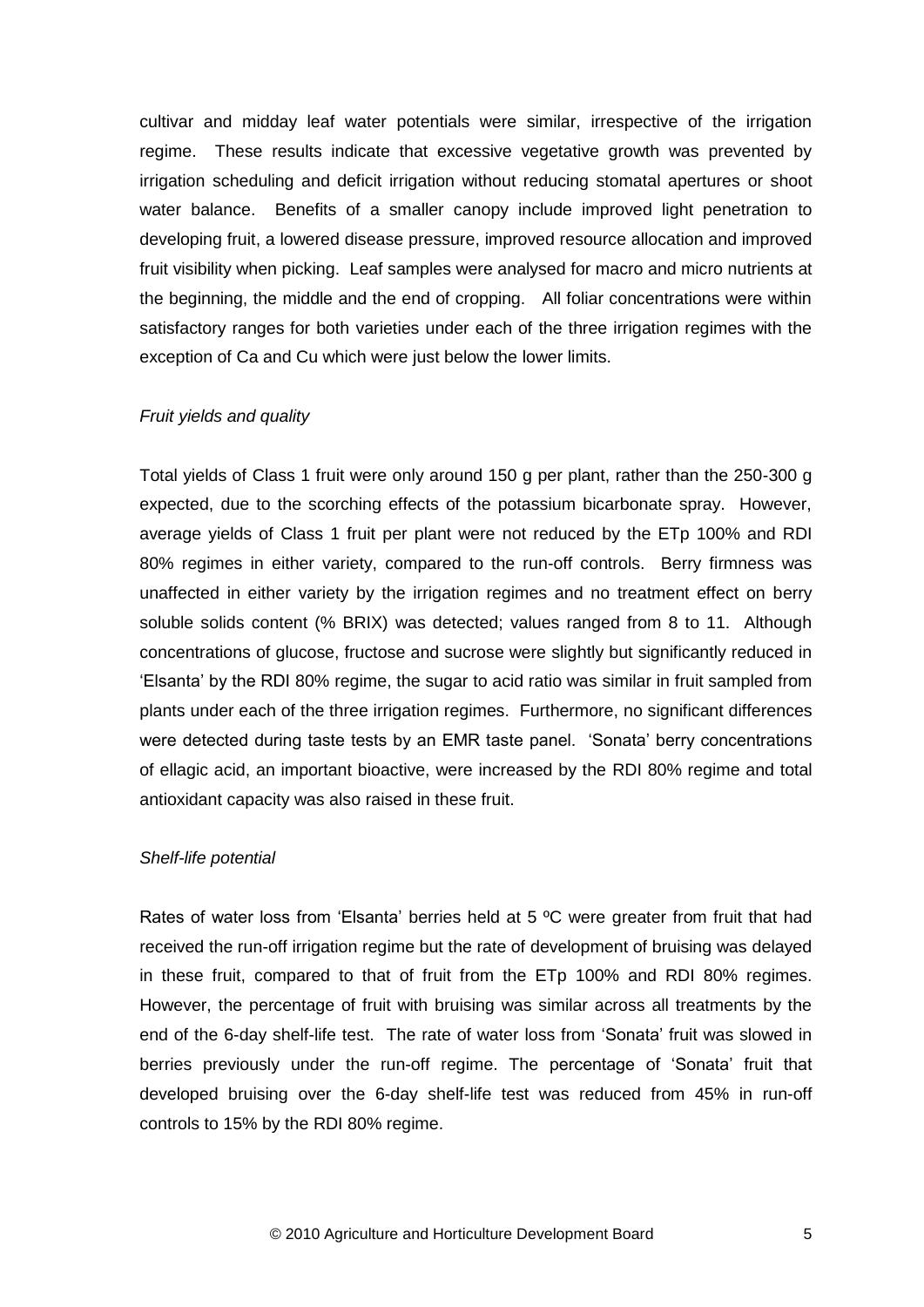# *Water and fertiliser use*

The volume of irrigation applied to each plant under each of the three irrigation regimes is presented in Table GS 1. Scheduling irrigation to match demand with supply resulted in water savings of 41% and 30% for 'Elsanta' and 'Sonata' respectively, while the RDI 80% regime delivered even greater water savings.

Since plants were fertigated at each irrigation event, the total amounts of the macro and micro nutrients applied to each bag were reduced in proportion to the irrigation volume. Consequently, fertiliser savings of between 30% and 45% were achieved using the ETp 100% and RDI 80% regimes.

# *Conclusions*

- Irrigation scheduling and deficit irrigation regimes were imposed successfully on 60-day 'Elsanta' and 'Sonata' plants.
- Yields of Class 1 fruit were reduced in all treatments due to the scorching effect of a 10 times strength potassium bicarbonate spray.
- Water savings of up to 45% were achieved without reducing yields of Class 1 fruit.
- Fertiliser savings of up to 45% were achieved without reducing yields of Class 1 fruit.
- Foliar concentrations of N, P, K, Mg, Mn, Fe. Zn, B and S were within satisfactory ranges in each cultivar under each irrigation regime. Concentrations of Ca and Cu were just below satisfactory values by the end of the cropping season.
- Substrate EC was increased by 20% under the RDI 80% regime by the end of the growing season.

| <b>Irrigation</b><br>regime | <b>Total volume of</b><br>irrigation water applied<br>(L per plant) |          | <b>Reduction in water use</b><br>(% of run-off) |          |
|-----------------------------|---------------------------------------------------------------------|----------|-------------------------------------------------|----------|
|                             | 'Elsanta'                                                           | 'Sonata' |                                                 | 'Sonata' |
| Run-off                     | 9.4                                                                 | 11.1     |                                                 |          |
| ETp 100%                    | 5.5                                                                 | 7.8      | 41                                              | 30       |
| <b>RDI 80%</b>              | 5.2                                                                 | 6.3      | 45                                              | 43       |

**Table GS1**. Total volumes of irrigation water applied per plant for each irrigation regime and the percent reduction in water use delivered by the ETp 100% and RDI 80% regimes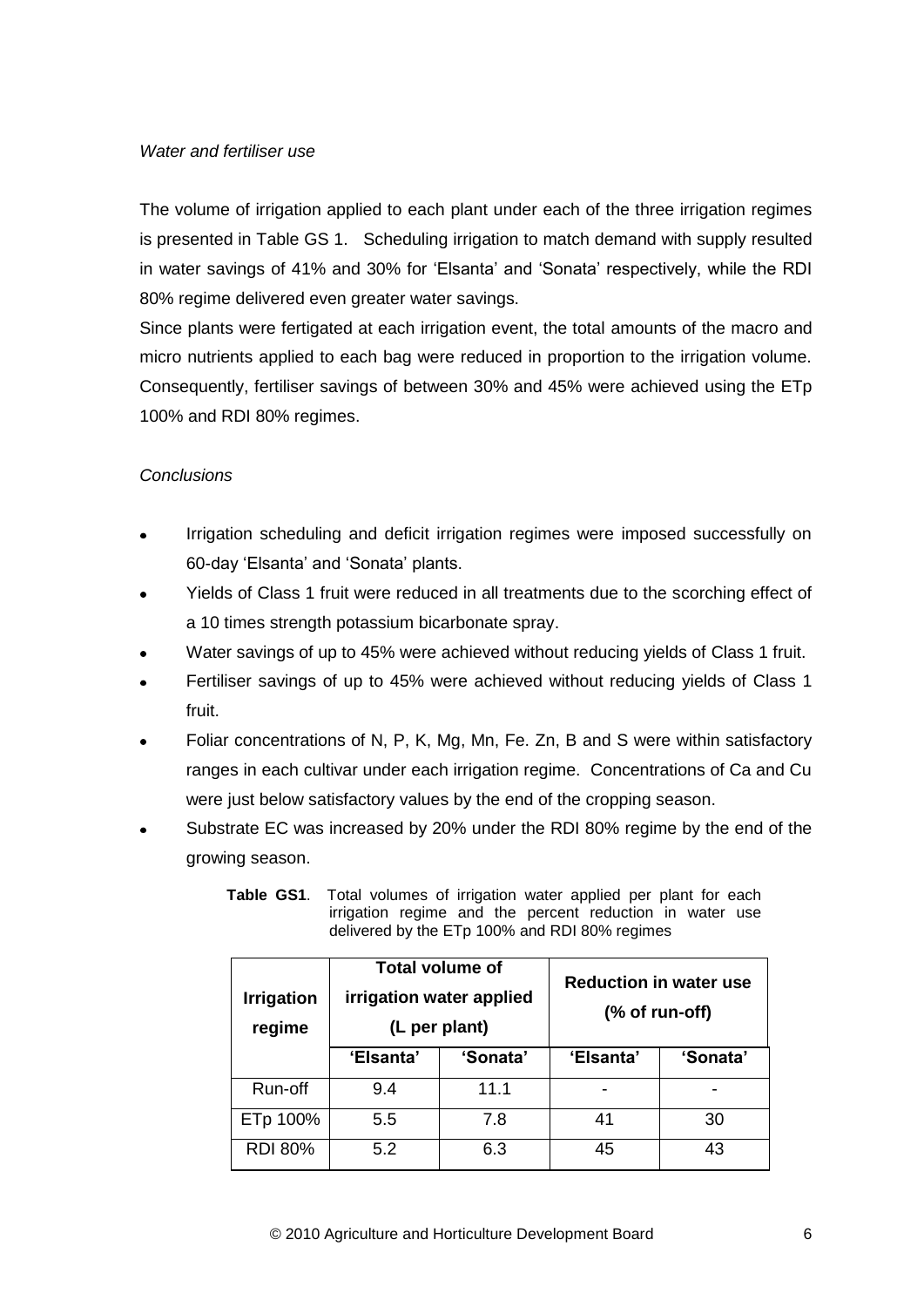- Total leaf area reductions of 20% and 39% were achieved for RDI-treated 'Elsanta'  $\bullet$ and 'Sonata', respectively.
- The percentage of 'Sonata' fruit that developed bruising over the 6-day shelf-life test was reduced from 45% in run-off controls to 15% by RDI.
- The VSMC threshold values needed to trigger irrigation automatically to the main season crop in 2010 were identified for each treatment (run-off, ETp 100% and RDI 80%) and for each variety.

# **Financial benefits**

The project aims to improve the economic sustainability of soil-less strawberry production by improving both water and nutrient use efficiencies and manipulating the form of nitrogen nutrition. Savings associated with a 40% reduction in mains water and fertiliser costs are likely to be increasingly significant, provided that yields, quality and shelf-life are either maintained or improved. However, achieving these reductions without affecting yields or quality may only be possible by increasing the number of dripper stakes in each substrate bag to ensure that water and nutrients are evenly distributed. A full cost-benefit analysis of implementing the new irrigation and fertigation regimes will be completed in the final year of the project to enable growers to make informed decisions about the best options available to them.

# **Action points for growers**

- Consider using eight dripper stakes per 1-m-long substrate bag to ensure that water and nutrients are distributed evenly throughout the bag.
- Consider reducing the irrigation volume so that run-off is reduced or eliminated.
- Test the potential of RDI by turning off the irrigation for several days to several bags to see how long it takes the plants to show signs of wilting. Correlate this with the evaporative demand over that time and use the result to apply irrigation to a small block of plants one to two days before wilting is predicted to occur. Compare water and nutrient use and yields of Class 1 fruit from this block with the commercial crop.
- It should be noted however that fruit growth will begin to be limited and Class 1 yields reduced if plants begin to wilt.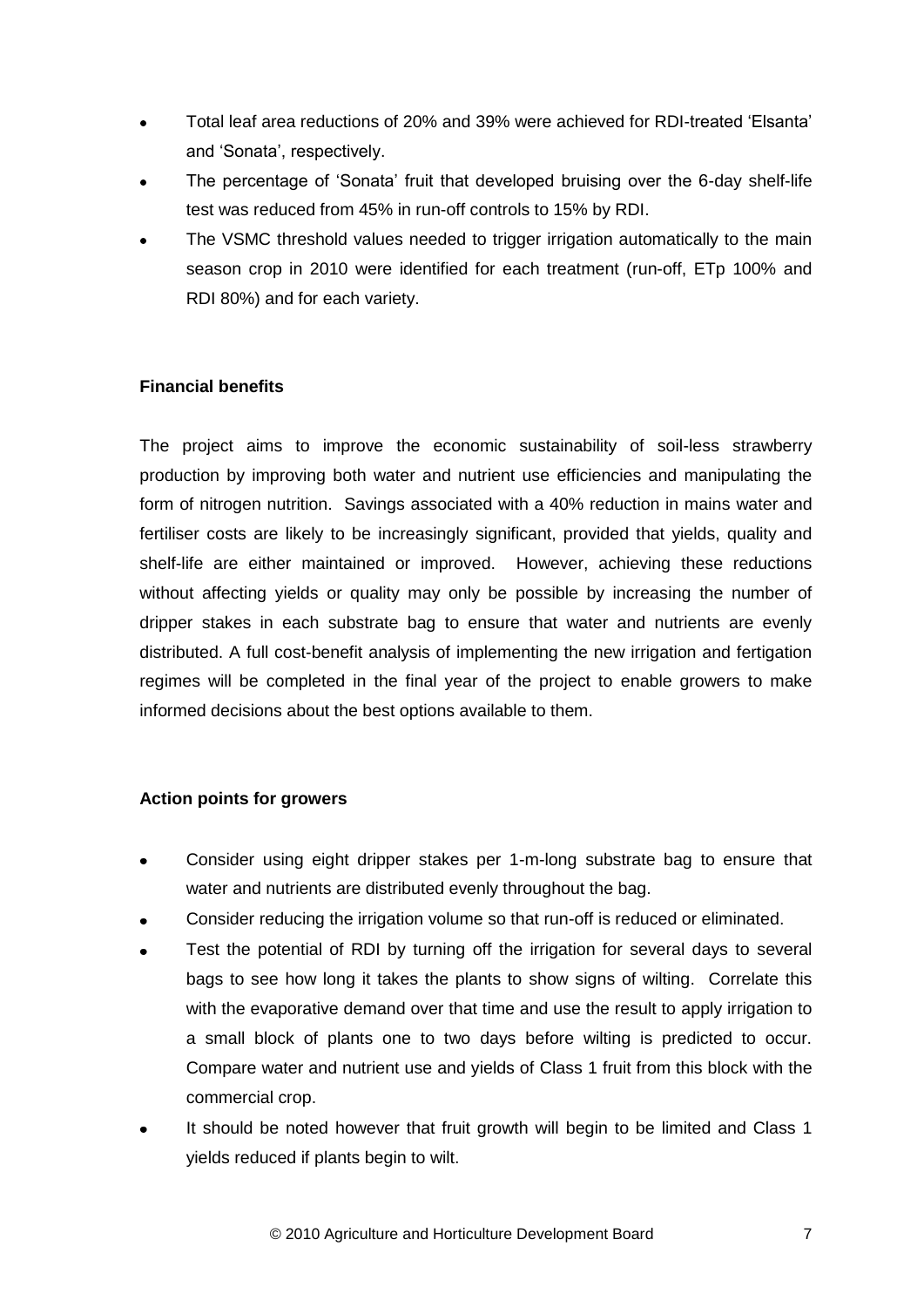#### **SCIENCE SECTION**

### **Introduction**

All soft fruit produced in England and Wales is reliant on irrigation to ensure that quality at market date matches the specifications demanded by retailers and consumers<sup>1</sup>. Although the majority of production is currently field-grown, the number of growers switching to soil-less production is increasing as they strive to reduce labour costs

associated with picking. Current recommendations for substrate growers are to irrigate to achieve a 10-20% run-off<sup>2</sup> or to apply 500-700 ml per plant per day<sup>3</sup>. This approach is used to ensure that the substrate is wetted thoroughly so there are no dry patches within the bag and to reduce the build-up of potentially damaging salts within the substrate bag. However, 84% of all soft fruit grower sites lie within regions where competition for limited water supplies is increasing and 48% are in



**Figure 1**. Assessment of water resource availability (for direct abstraction) for the soft fruit sector in 2008 (re-drawn from Knox *et al*., 2009)

areas classified by the Environment Agency (EA) as being either 'over abstracted' or 'over licensed' (Figure 1). Abstraction rates in these areas are unsustainable and are predicted to rise by a further  $30\%$  by  $2050^4$ . Legislation designed to safeguard these resources and limit damage to the environment (*e.g.* Water Framework Directive 2000, The Water Act 2003) will place restrictions on future water use and growers will have to demonstrate efficient use of available water before time-limited abstraction licences are renewed. The use of mains water to irrigate soft fruit will become increasingly expensive and environmentally undesirable as water companies strive to maintain supplies.

Feeding continuously with every irrigation event is also recommended<sup>2</sup> but this approach is also unsustainable. The major strawberry-growing regions are, or will soon be, designated as Nitrate Vulnerable Zones (NVZ's) and although diffuse pollution from strawberry production is perceived as being low<sup>5</sup>, the EA are becoming increasingly concerned about the environmental impact of substrate production. In future, growers will have to limit their inputs to comply with legislation (The Nitrates Directive Action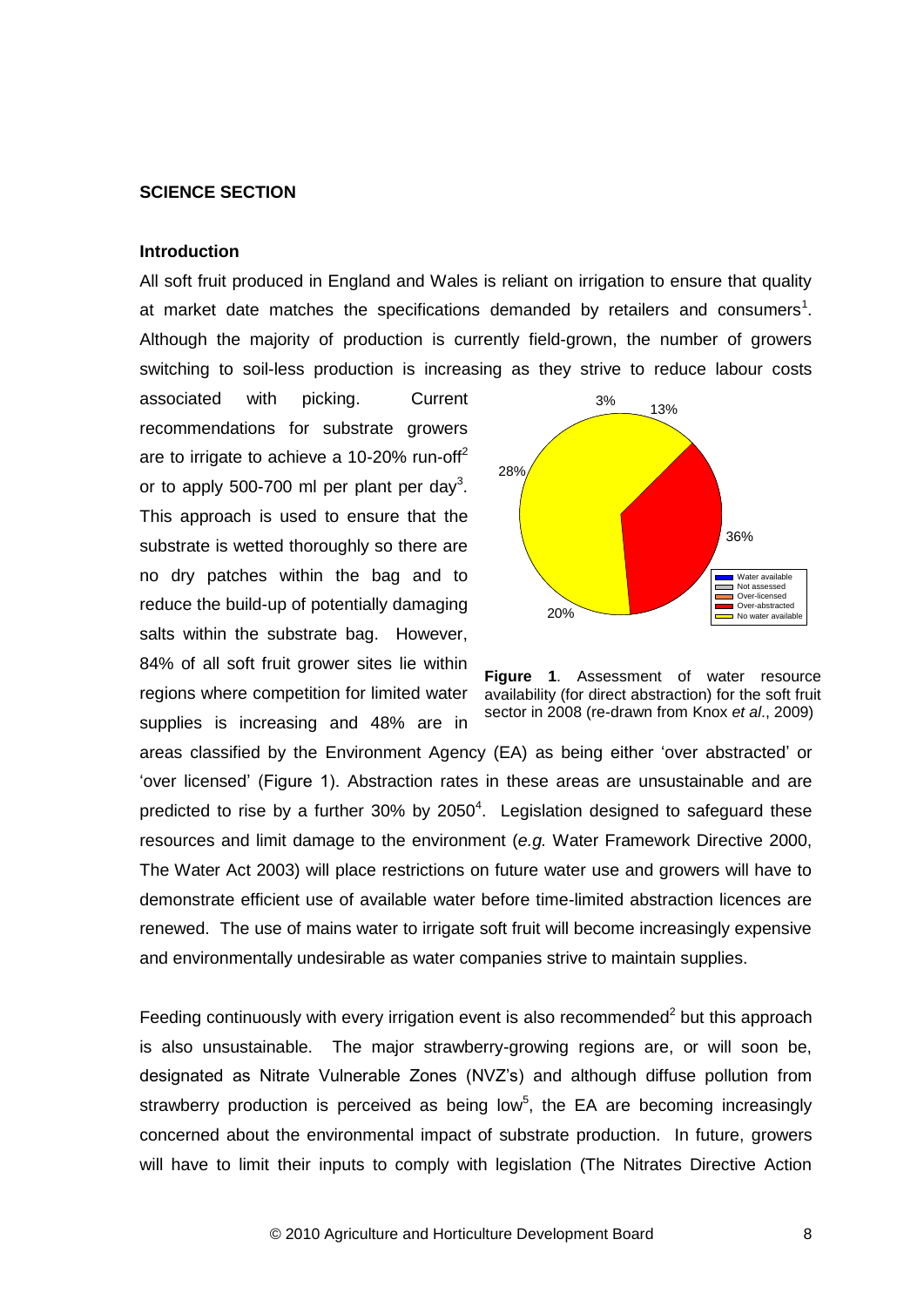Programme). There is also a financial driver to reduce inputs; fertiliser prices have doubled in recent years and costs of production could be significantly reduced by using fertilisers more efficiently.

In addition to facilitating compliance with legislation, new irrigation guidelines that improve water and nutrient use efficiency could also be expected to improve the consistency of supply of high quality, healthy fruit with good shelf-life and a reduced susceptibility to bruising. One aim of this HDC-funded project is to develop an irrigation scheduling regime that avoids the excessive use of water (and fertiliser) associated with current regimes. We have already shown in pot experiments that if an irrigation scheduling regime is used that matches plant demand with supply, water savings of up

to 40% can be achieved compared to current recommendations, without affecting yield or quality of Class 1 fruit $^{6,7}$ . . However, it will be important to manage the scheduling regime carefully to ensure that the reduced irrigation volume does not lead to a build-up of salts within the substrate bag. Further water savings can be delivered when deficit irrigation is used. Regulated Deficit Irrigation (RDI) involves applying less irrigation water than the plant requires so that some roots are gradually exposed to drying substrate (Figure 2). These roots produce chemical signals that are transported to the shoots where they invoke several physiological responses that limit water loss



**Figure 2**. A) When irrigation is scheduled to achieve 'run-off', the substrate is wetted fully and all roots are able to supply water and nutrients to sustain shoot growth and fruit development. B) Under an RDI regime, gradual substrate drying occurs which triggers the production of root-sourced chemical signals that restrict transpirational water loss and limit leaf growth. These root-sourced signals may also impact on fruit quality

from the canopy. Canopy areas can be reduced by up to 40% without affecting yields of Class 1 fruit. Fruit quality attributes including soluble solids content (SSC [BRIX]), ascorbic acid (vitamin C) concentration and flavour volatile production can also be improved in deficit-grown plants<sup>6,7</sup>. However, deficit irrigation must be applied carefully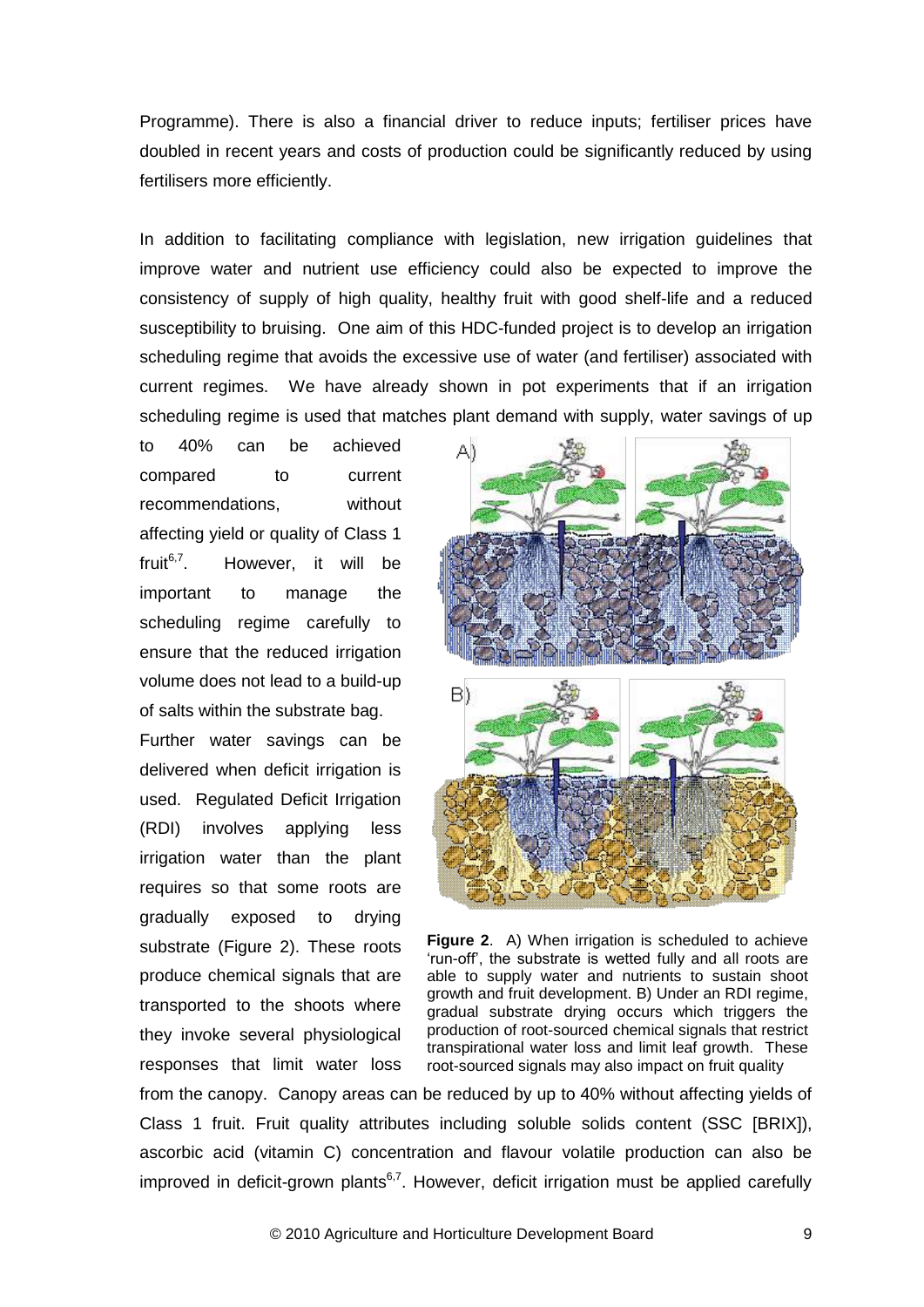as both fruit size and quality can be compromised if the extent of substrate drying is not controlled sufficiently precisely $8$ . Again, the effect of the RDI regime on substrate EC and the consequences for plant growth, Class 1 yields and fruit quality needs to be determined.

An irrigation scheduling regime that eliminated run-off and an RDI regime where only 80% of daily ETp was replaced were imposed on 60-day 'Elsanta' and 'Sonata' plants in a polytunnel experiment at EMR in 2009. The effects of these treatments on canopy development, Class 1 yields, fruit flavour components and shelf-life potential were compared with those of an irrigation regime that resulted in between 10 and 20% run-off.

# **Materials and Methods**

# *Plant material*

Bare-rooted grade A+ plants of 'Elsanta' and 'Sonata' were obtained from Hargreaves' Plants on 13 May 2009 and stored at 2°C until needed. Seventy two 0.5 m-long substrate bags containing an 80:20 peat:coir mix with 0.5 kg  $m<sup>-3</sup>$  base fertiliser (NPK 15:10:20) and a wetting agent (Avoncrop Ltd, Somerset, UK) were positioned on table tops in a polytunnel at EMR. All bags were wetted thoroughly prior to planting, irrigation water was delivered to each bag *via* one 4 L h<sup>-1</sup> pressure compensated emitter fitted with a four-way dripper 'spider' to distribute water evenly throughout the bag. On 22 June 2009, each substrate bag was planted with four of either 'Elsanta' or 'Sonata'; there were 36 bags for each cultivar. Overhead irrigation was applied several times per day to ensure that the crowns were kept moist and that the substrate was thoroughly wetted during establishment. Throughout the experiment all plants received the standard EMR pest and disease spray programme (but see below).

# *Experimental design*

A split plot experimental design was used with cultivar as main plots and irrigation regime as sub-plots (Figure 3). Each table contained three bags of the same cultivar and two tables were combined to form a replicate. A different irrigation treatment was applied to each of the three bags on each table. Three irrigation regimes were imposed: 1) sufficient irrigation to achieve between 10 and 20% run-off (to match current commercial practice); 2) scheduled irrigation where plants received 100% of the daily ETp; 3) RDI where plants received only 80% of the daily ETp.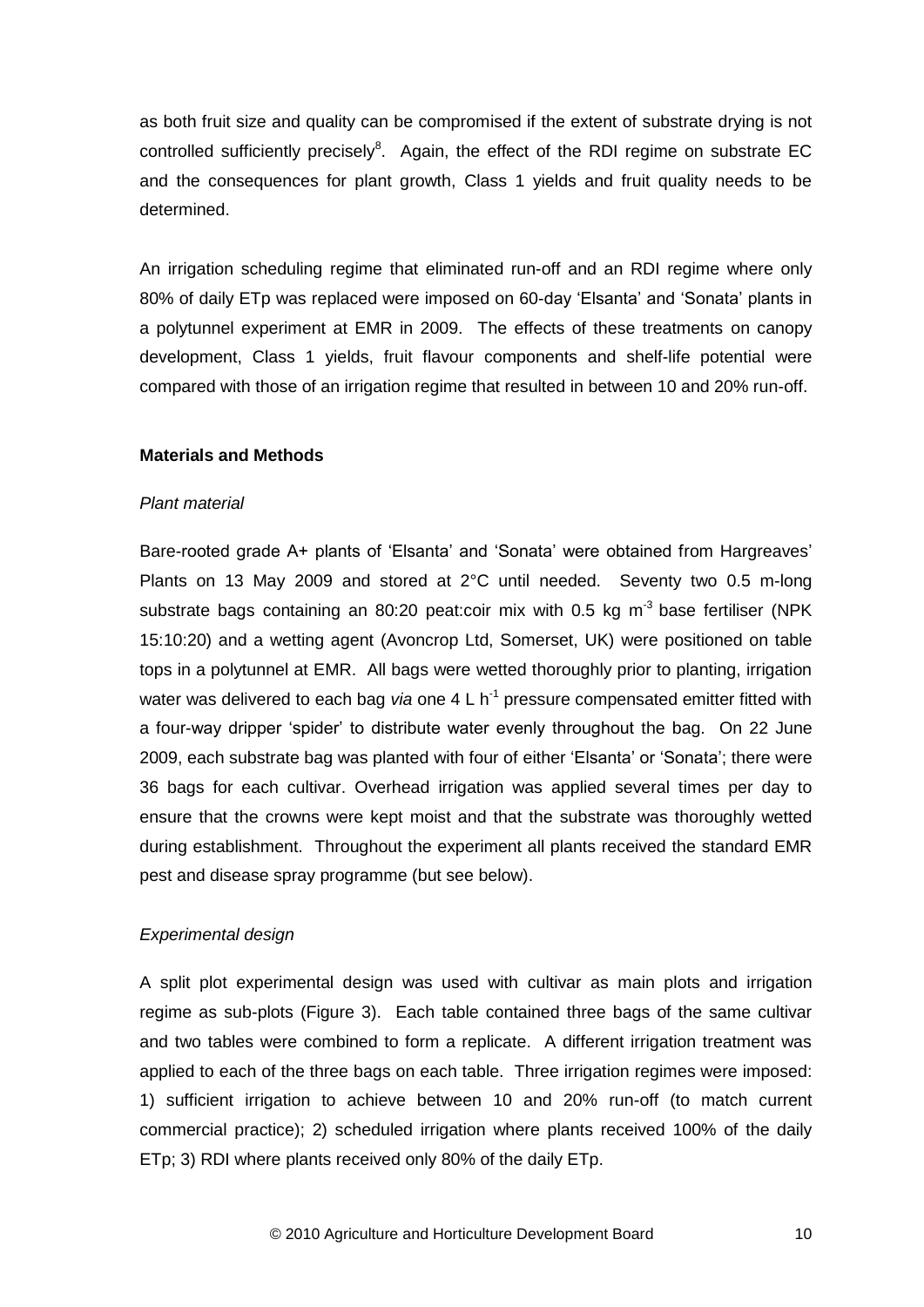

**Figure 3**. Plot plan showing the experimental design. Rows 1 and 6 were designated as guard rows and all measurements were made on plants in rows 2 to 5. Each substrate bag contained either four 'Elsanta' or four 'Sonata' plants.

### *Irrigation application and scheduling*

The timing and duration of irrigation events was controlled using two Galcon DC-4S units (supplied by City Irrigation Ltd, Bromley, UK) connected to a manifold housing seven DC-4S ¾" valves. Water was sourced from the mains to ensure a reliable supply

throughout the experiment. A water meter was connected and measured volumes of water used during different stages of crop development. Dripper outputs were tested prior to the experiment to ensure an accuracy of within 10%. Irrigation was pulsed throughout the day to help minimise run-off in the ETp 100% and RDI 80% treatments.

Irrigation regimes were first applied on 14 July 2009 when the plants were at 50% full bloom. For the runoff treatment, the volume of water leaching from the bags was measured each day and the duration of each irrigation event was adjusted accordingly to



**Figure 4**. The Skye Evaposensor and Evapometer used to estimate potential evapotranspiration. Photo taken on 4 August 2009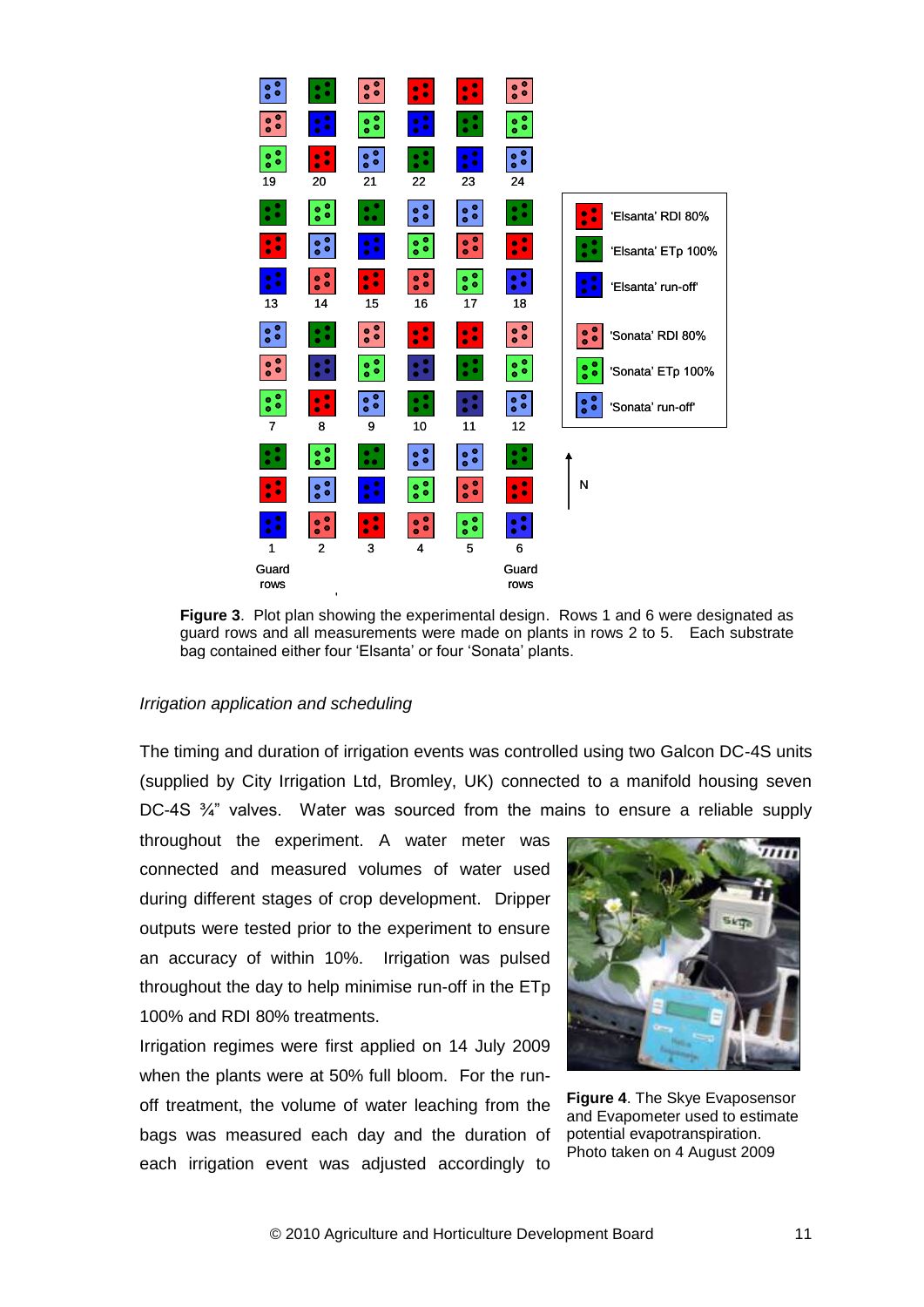ensure run-off of between 10 and 20% of the irrigation volume applied. Potential evapotranspiration (ETp) values were obtained using an SKTS 500/PRT Evaposensor and SEM 550 Evapometer (Skye Instruments Limited, Llandrindod Wells, Powys, UK). The Evaposensor was positioned amongst the experimental plants and maintained at canopy height (Figure 4).

Leaf areas were estimated weekly to enable the calculation of calibration factors that were used in conjunction with readings from the Evaposensor to calculate the amount of water lost over the previous 24 h. The appropriate volume of water was then applied to ETp 100% and RDI 80% plants during five irrigation events scheduled throughout the day.

### *Fertigation*

The same fertigation regime was applied to all treatments and was formulated by Mr Michael Daly (The Agrology House, Lincs., UK) after mineral analysis of the mains water used for the trial. Hortipray 'Mars', Hortipray calcium nitrate and Hortipray magnesium sulphate were supplied free of charge for the trial by Prayon UK Ltd (Harpenden, Hertfordshire, UK). Nitric acid (60%) was added to each tank in order to reduce the bicarbonate concentration of the water to around 50 mg  $L^{-1}$  for buffering purposes. Plants were fertigated from two stock tanks, one containing calcium nitrate (Hortipray, 19% Ca, 14.5% NO<sub>3</sub>-N, 1.0% NH<sub>4</sub>-N) and a second for the Hortipray 'Mars' (6-11-37, 4 MgO, and trace elements) and magnesium sulphate (Hortipray, 9.6% Mg). Different feed formulations were used for the vegetative and fruiting stages and Dosatrons were used to adjust the feed EC levels. An 'early feed' was applied to the crop for the first three weeks after planting, followed by a fruiting feed when the flowers were setting green fruit. The nutritional composition of the two feeds (including background water and nitric acid) is given in Table 1. EC and pH of the diluted feed solution were measured daily at the drippers, together with the EC of any run-off. All bags were irrigated with a solution of calcium nitrate periodically to prevent the build-up of salts. Since plants were fertigated at every irrigation event, the total amount of fertiliser supplied to the different treatments depended on the duration of each irrigation event which was adjusted to deliver the appropriate volume of water.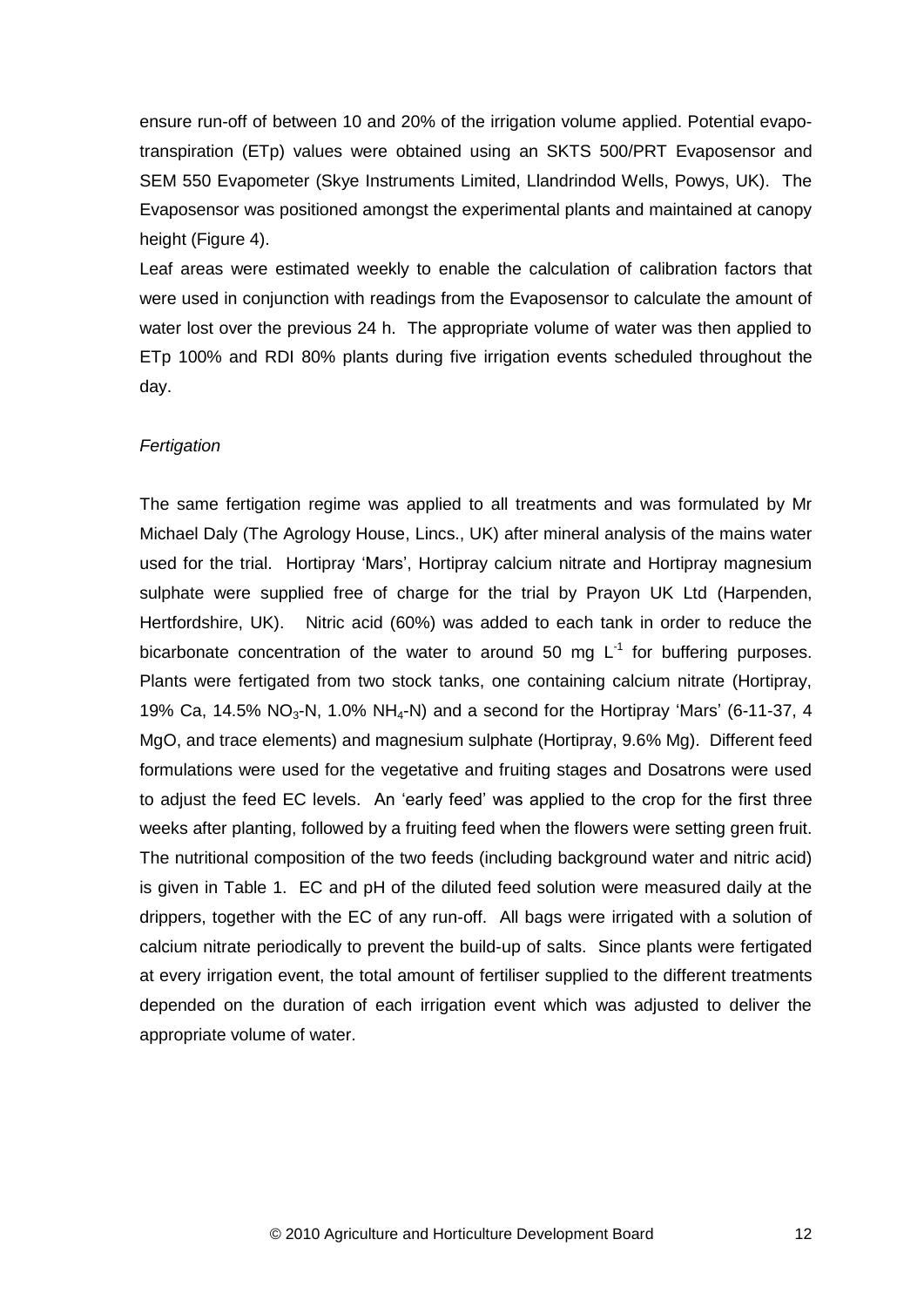#### *Volumetric substrate moisture content and EC*

Changes in volumetric substrate moisture content (VSMC) were logged continuously using Decagon 5TE probes and loggers and Sentek EasyAG probes. Substrate EC was also logged continuously using the 5TE probes. Manual measurements of VSMC and substrate EC were made with a Delta-T 'WET' sensor.

### *Measurement of physiological responses*

All routine measurements were carried out on one plant in each of eight replicate bags per treatment in rows two to five (see Figure 3). Tables in rows 1 and 6 were used as guard plants to avoid any edge effects at the sides of the polytunnel. Midday leaf water

nitric acid).

potential  $(\psi_{\perp})$  was measured weekly; for each plant, one young, fully-expanded, trifoliate leaf was excised using a sharp blade and sealed in to a plastic bag containing a sheet of damp tissue paper. Within 30 s of excision,  $\psi_1$  was determined with a Skye SKPM 1400 pressure bomb (Skye Instruments Ltd, UK). Stomatal conductance of one young, fully-expanded, leaflet was also measured twice-weekly with a steady-state porometer (EGM-1, PP Systems, UK). Leaf

| <b>Nutrient</b> | Concentration in diluted feed |               |  |  |
|-----------------|-------------------------------|---------------|--|--|
|                 |                               | $(mg L-1)$    |  |  |
|                 | Early feed                    | Fruiting feed |  |  |
| $NO3 - N$       | 125                           | 122           |  |  |
| $NH_4-N$        | 4                             | 3             |  |  |
| Ρ               | 33                            | 40            |  |  |
| Κ               | 205                           | 251           |  |  |
| Ca              | 151                           | 135           |  |  |
| Mg              | 27                            | 31            |  |  |
| в               | 0.21                          | 0.25          |  |  |
| Cu              | 0.14                          | 0.17          |  |  |
| Fe              | 1.38                          | 1.69          |  |  |
| Mn              | 0.60                          | 0.73          |  |  |
| Mo              | 0.03                          | 0.03          |  |  |
| Zn              | 0.66                          | 0.81          |  |  |
|                 |                               |               |  |  |
| EC (mS cm       | 1.74                          | 1.86          |  |  |

**Table 1**. Nutritional analysis of the early and fruiting feeds diluted 1:100 (including background water and

chlorophyll content was measured weekly with a SPAD meter.

Non-destructive estimates of plant lamina area, leaf number and mean leaf size were made weekly. The areas of three leaflets (small, medium and large, relative to plant size) per plant were measured (LI-3000 portable leaf area meter, LAMBDA Instruments Corporation, USA) and the total number of small, medium and large leaves per plant was counted.

Leaf extension was determined by measuring the length of the middle trifoliate leaf blade of young expanding leaves twice-weekly until maturity; new expanding leaves were then labelled and measured. In total, leaf extension of five expanding leaves was measured throughout the season.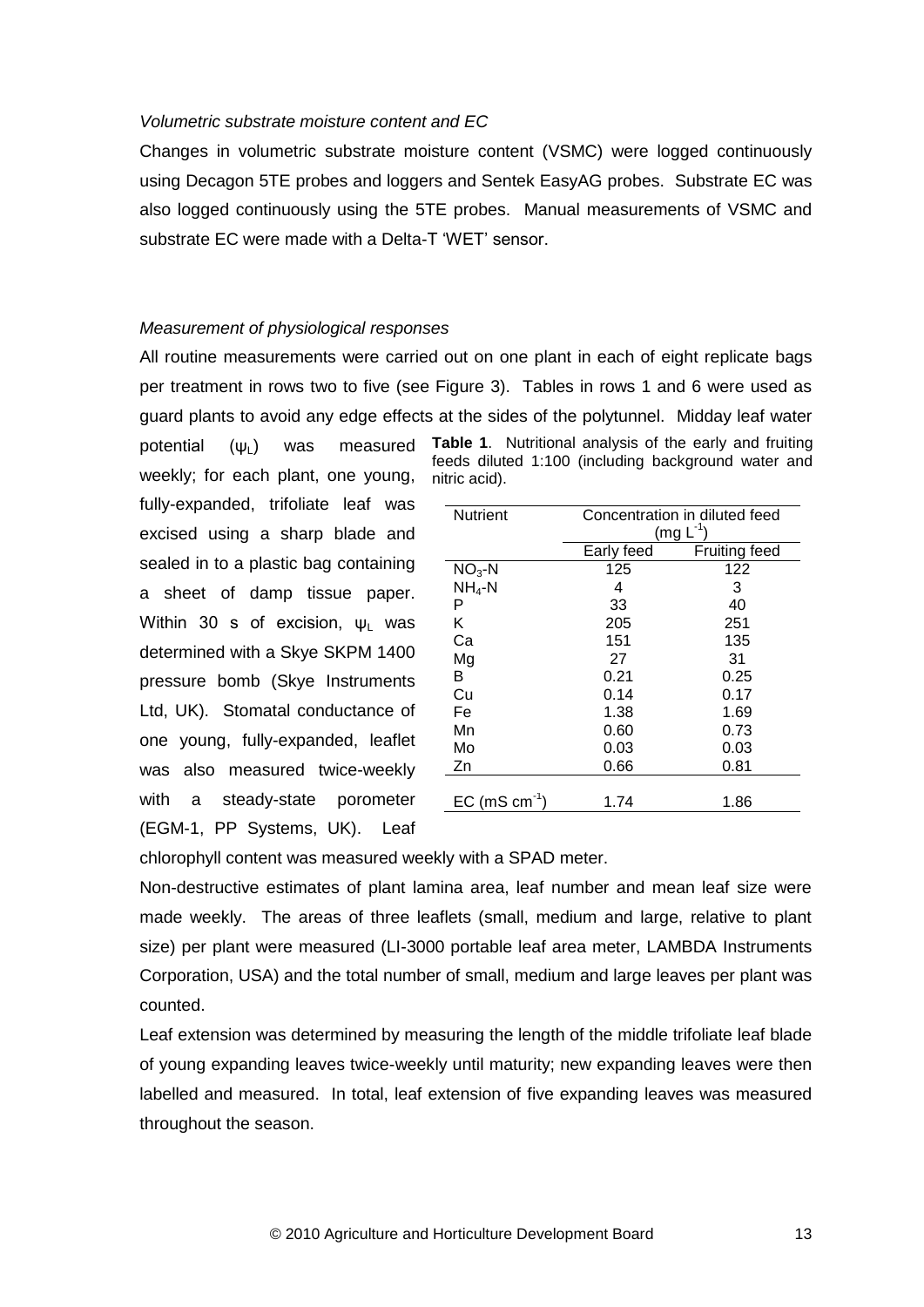#### *Fruit harvesting, grading and sampling for quality analyses*

Ripe fruit were harvested and recorded from one plant in each of eight bags per treatment in rows two to five (see Figure 3). Ripe fruit were first harvested on 31 July and were collected twice weekly until 1 September 2009. All ripe fruit were harvested and graded into four size categories: 35 mm+, 25-35 mm, 22-25 mm and waste (small, diseased, or mis-shapen fruit). The former two classes constitute commercial Class 1 fruit, with class 2 fruit being 22-25 mm. The fresh weight of fruit in each size class was recorded at each harvest using a portable balance (ScoutPro 4000, Ohaus UK Ltd, UK). Berry firmness of one primary or secondary fruit was measured at two diametrically opposed points using a hand-held penetrometer (HPE II, Bureiss Prüfgerätebau, GmbH) fitted with a 0.5 cm<sup>2</sup> anvil. Each fruit was then cut in half and SSC was measured in one half with a digital refractometer (Palett 100, Atago & Co. Ltd, Tokyo, Japan).

# *Non-volatile flavour analysis*

After measurements of SSC, the calyx and peduncle were removed from the other fruit half; which was then frozen immediately in liquid nitrogen and stored at -80  $^{\circ}$  C prior to analysis of non-volatile flavour components. Fruit concentrations of sugars (glucose, fructose, sucrose), organic acids (ascorbic, citric, malic, oxalic) and ellagic acid (a bioactive compound) were determined using HPLC with Refractive Index and Photodiode Array detection. Total antioxidant activity was also determined for berries harvested from the different irrigation regimes.

# *Taste tests*

Taste tests were carried out at EMR using an experienced taste panel. Berries were harvested on 6 August 2009; fruit were pooled within treatments and cultivar then cut in to four and blended to form a puree. Samples were given in clear plastic cups to six panel members who were asked to place a cross on a 10 cm line with quartiles marked to indicate the level of sweetness of each puree. A palate cleanser of water was used between each puree. The SSC of the purees were also measured.

#### *Shelf-life tests*

Shelf-life tests were undertaken for primary fruit harvested on 6 August 2009. For each treatment and for each cultivar, 12 ripe strawberries were harvested and placed in a punnet. All punnets were stored at 5 ºC for seven days. Weight loss from each punnet was measured daily and the number of fruit with visible bruises and rots was recorded on each of the seven days.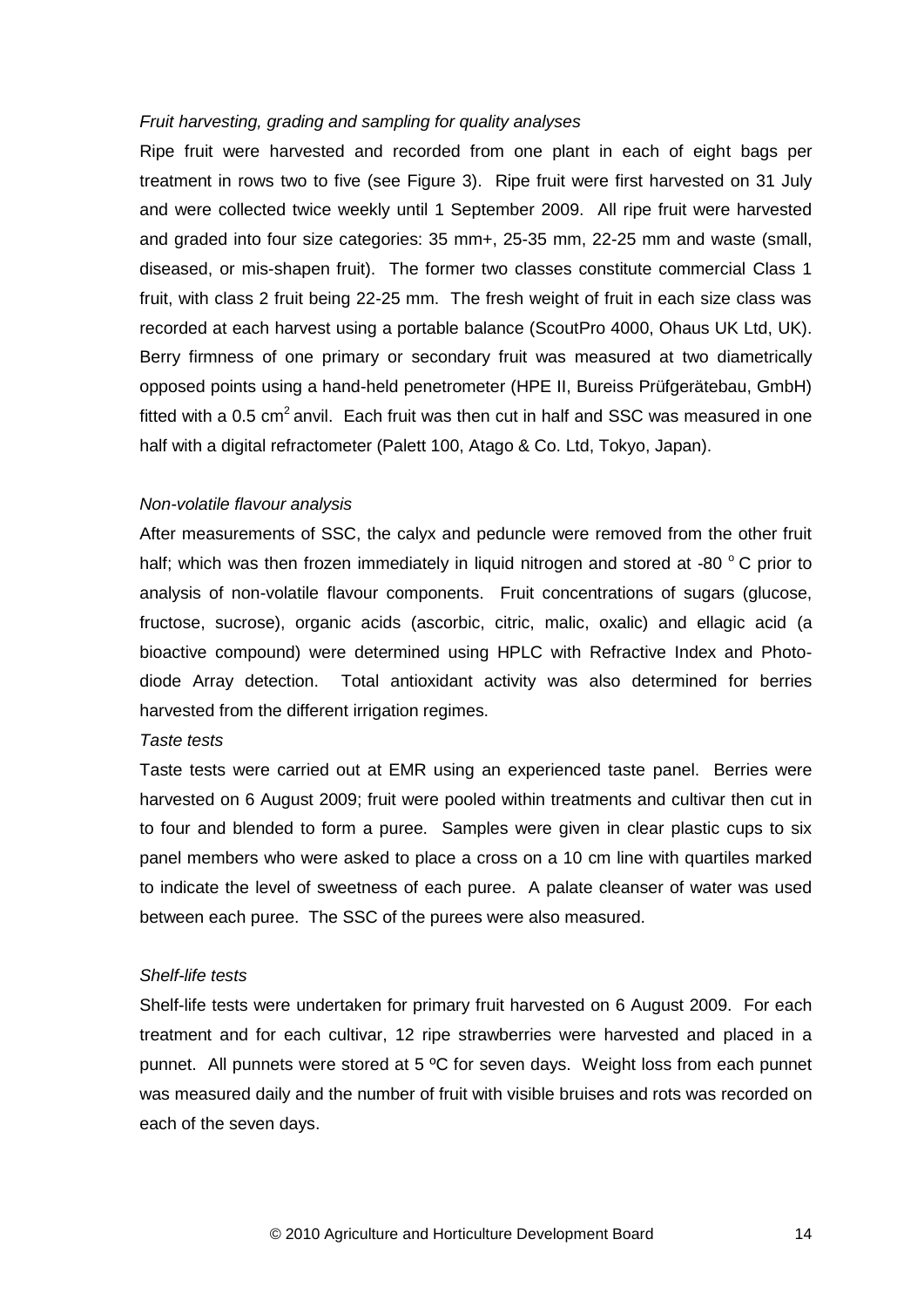#### *Calculation of water productivity*

The total volume of water applied during the experiment from 14 July until 1 September 2009 was calculated for each cultivar and for each irrigation regime. The volume of irrigation water (L) used to produce a standard mass of Class 1 fruit (1 kg) was also calculated. This is an estimate of water productivity (WP) and a lower value implies a more productive use of water.



**Figure 5**. Leaves and fruit damaged by the potassium bicarbonate spray that was applied at 10 times strength. Photo taken on 11 August 2009

#### *Statistical analyses*

Statistical analyses were carried out using GenStat 10<sup>th</sup> Edition (VSN International Ltd.). Analysis of variance tests were carried out and least significant difference (LSD) values for *p*<0.05 were calculated.

### *Potassium bicarbonate spray*

An increase in the incidence of mildew was noticed in the first week of August 2009, despite routine weekly sprays. The Farm and Glasshouse team were notified and a oneoff application of potassium bicarbonate was applied. Unfortunately an error in the written protocol dating from 2006 meant that the spray was applied at 10 times strength. All foliage was scorched and remaining fruit were damaged (Figure 5). Consequently, yields of Class 1 fruit were below those expected. However, sufficient fruit was collected for all chemical and sensory analyses to be completed before this incident occurred. Leaf growth and physiology were obviously greatly affected by the spray and although all plants recovered fully, rates of water loss from the scorched canopy were temporarily reduced. Therefore, the estimates of water productivity reported for this experiment will need to be verified in the 2010 cropping season.

### **Results**

Complete data sets for all parameters listed in the Materials and Methods section were collected for both 'Elsanta' and 'Sonata' under each of the three irrigation regimes. In most cases, there were no statistically significant differences in the measured parameters between the different irrigation regimes for each cultivar. For the sake of brevity, not all results are shown for each cultivar.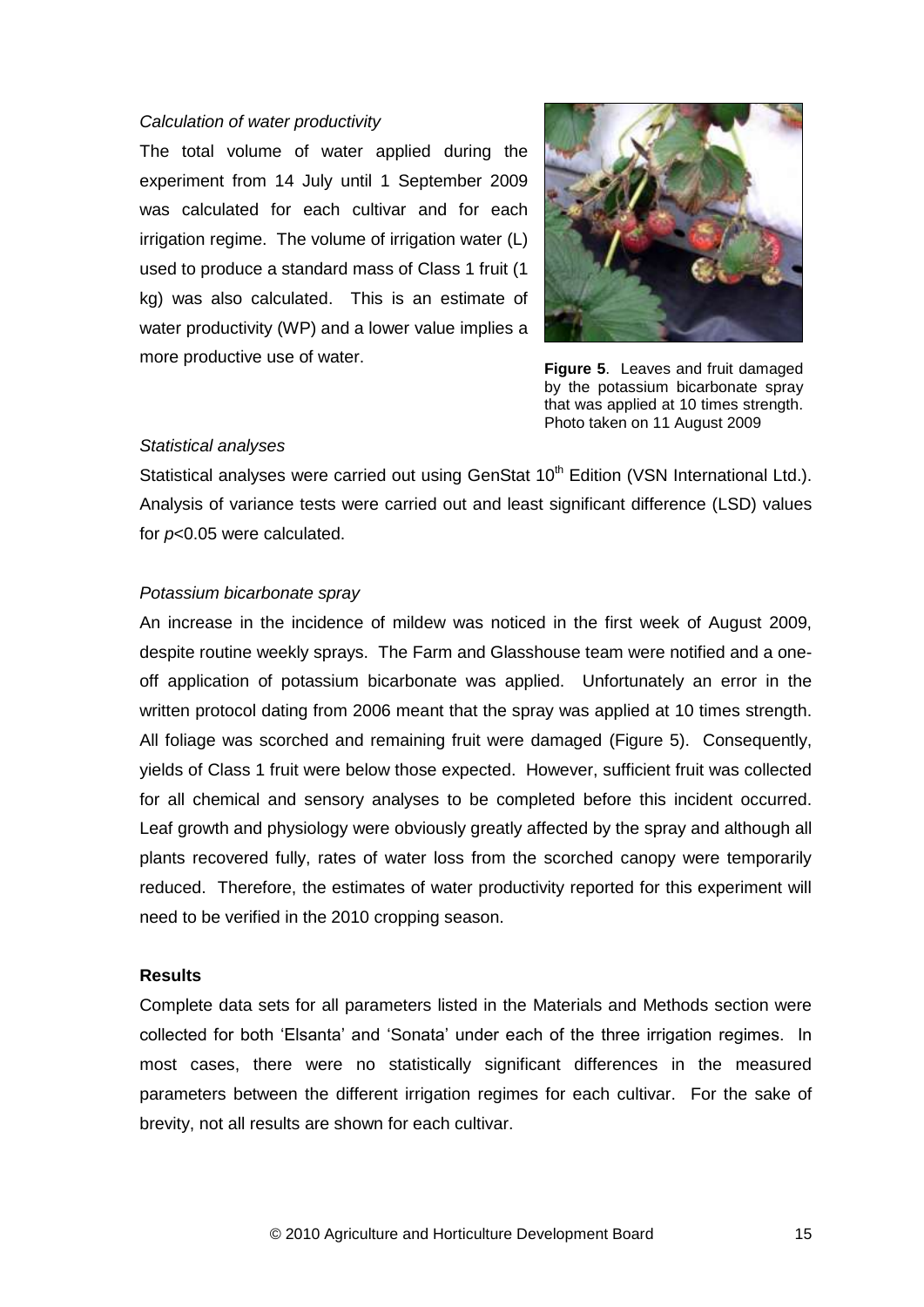# *Volumetric substrate moisture contents and EC*

The average VSMC was maintained between 0.45 and 0.55  $m^3$  m<sup>-3</sup> in the run-off treatments in both cultivars; data for 'Sonata' are presented in Figure 6A. Under the ETp 100% regime, the VSMC was maintained between 0.2 and 0.3  $m^3$  m<sup>-3</sup> during flowering and cropping while VSMC of between 0.1 and 0.2  $m^3$  m<sup>-3</sup> were imposed during the RDI 80% regime (Figure 6A).



**Figure 6**. Changes in A) volumetric substrate moisture content and B) substrate EC in bags containing 'Sonata' strawberry plants under the different irrigation treatments. Results are means of measurements taken from eight replicate bags per treatment.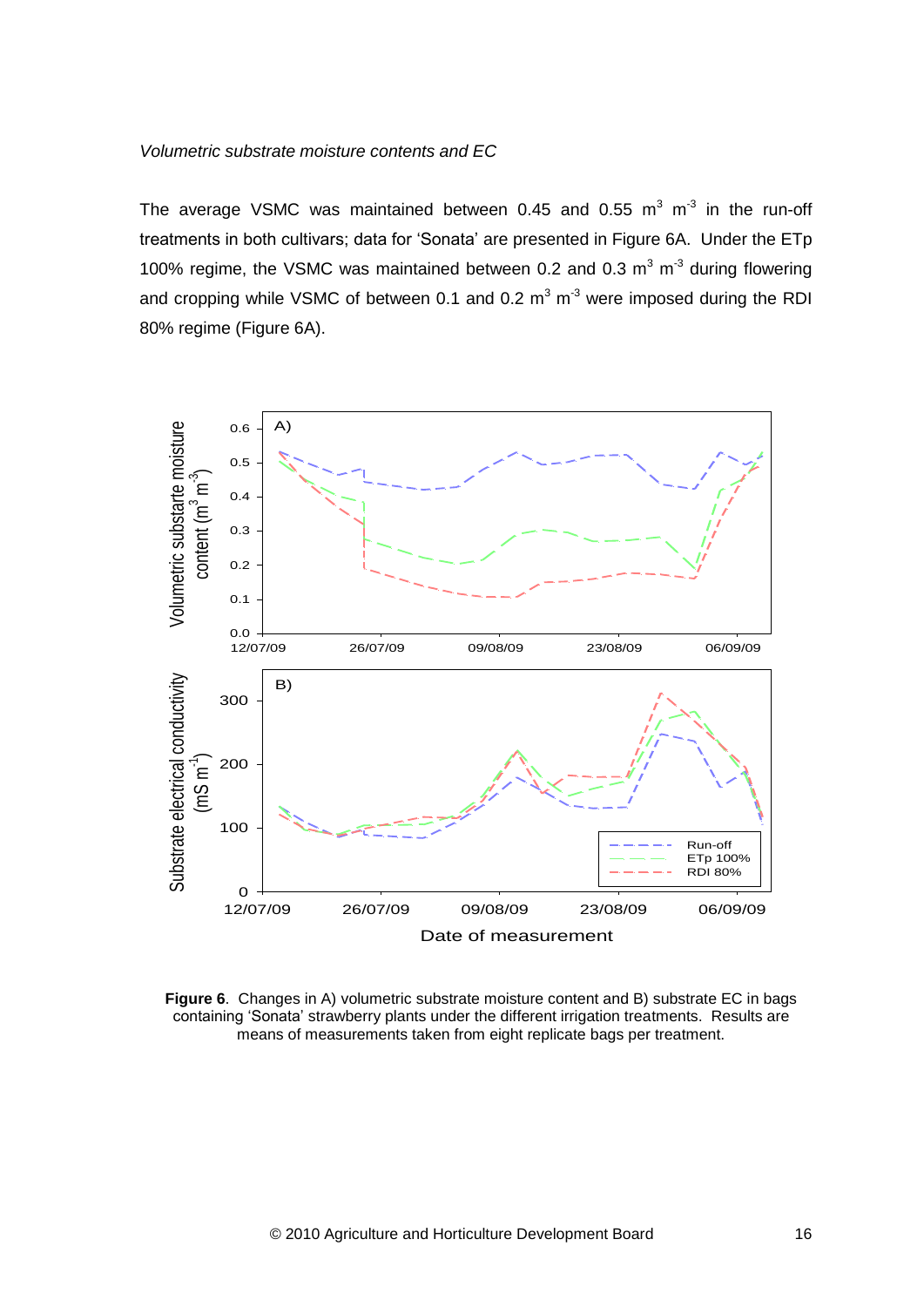Greater resolution was obtained by continuously logging changes in substrate moisture content using the Sentek EasyAG probes; significant soil moisture deficits developed during the cropping stage and the substrate moisture deficit was maintained around the 'onset of stress' threshold (Figure 7). These data confirm that the RDI treatment was being imposed effectively.



**Figure 7.** EasyAG probe data collected from a probe in a substrate bag receiving the RDI 80% ETp regime. The 'onset of stress' line is an arbitrary value that is 50% of the 'Full point' value.

Substrate EC rose steadily over the season from 100 to 300 mS  $m^{-1}$  but values were similar in the three irrigation regimes for 'Elsanta'. A similar rise in substrate EC occurred in 'Sonata' but by the end of August, substrate EC in the RDI 80% regime was 20% higher than that in the run-off regime (Figure 6B). The effects of this accumulation of salts on canopy growth, fruit development and quality could not be assessed because at this time, all plants were recovering from the scorching effect of the potassium bicarbonate spray. As expected, substrate EC rose sharply following the potassium bicarbonate spray on 7 August 2009 (Figure 6B) but all bags were flushed through with calcium nitrate for six days to reduce substrate and run-off EC. Manual measurements made with the WET sensor at multiple points within representative bags confirmed that water and nutrients were being distributed evenly in each treatment and for each cultivar (Figures 8 and 9).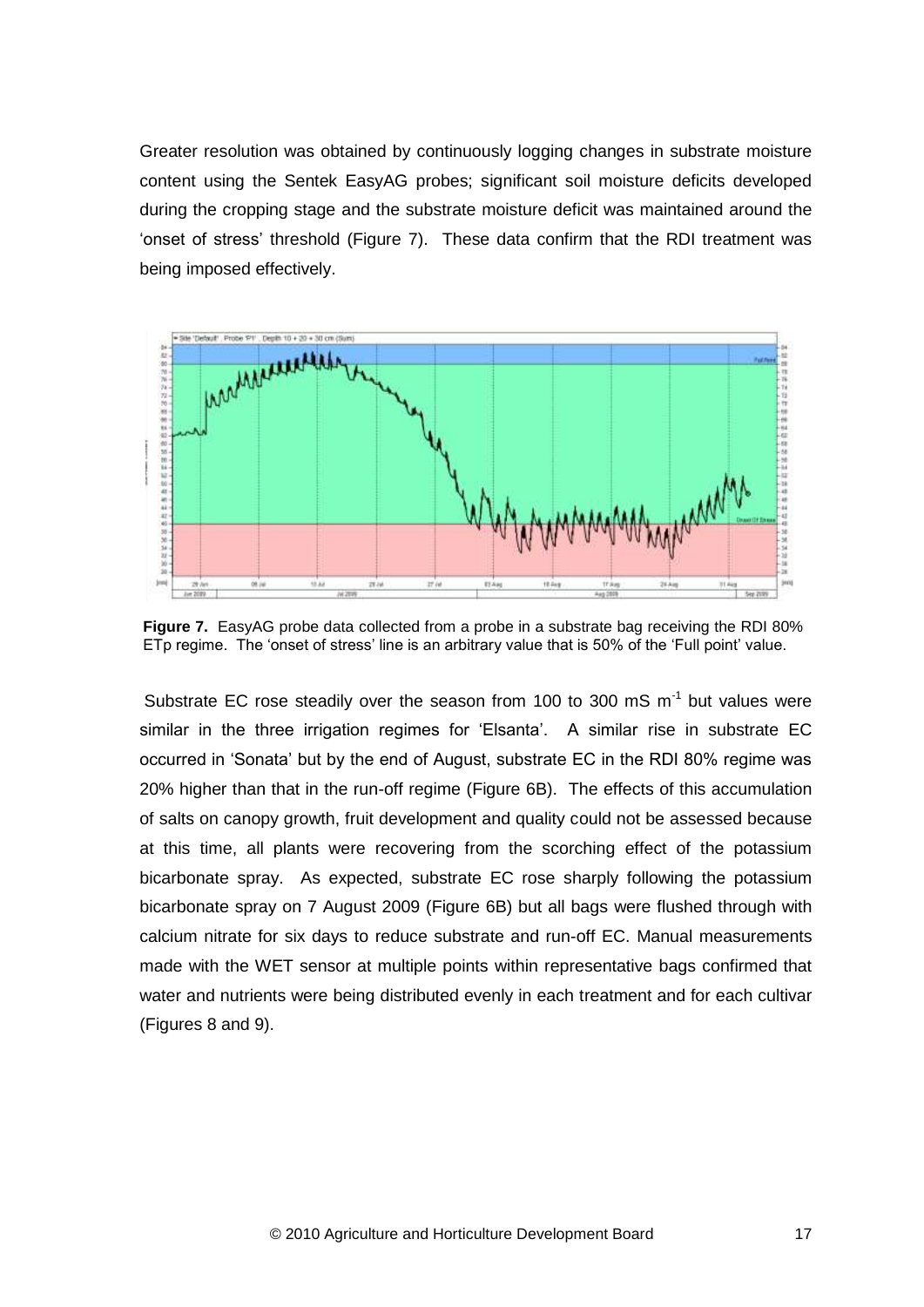

**Figure 8**. Effects of the three irrigation treatments on A) VSMC  $(m^3 m^3)$  and B) substrate EC (mS m<sup>-1</sup>) at different positions within each peat/coir bag containing four 'Elsanta' plants. SMC and EC were measured with a WET sensor. Green squares represent the approximate position of plants and drippers, the probe was inserted either vertically (light blue squares) or horizontally (turquoise squares).



Figure 9. Effects of the three irrigation treatments on A) VSMC (m<sup>3</sup> m<sup>-3</sup>) and B) substrate EC (m<sup>S</sup> m<sup>-1</sup>) at different positions within each peat/coir bag containing four 'Sonata' plants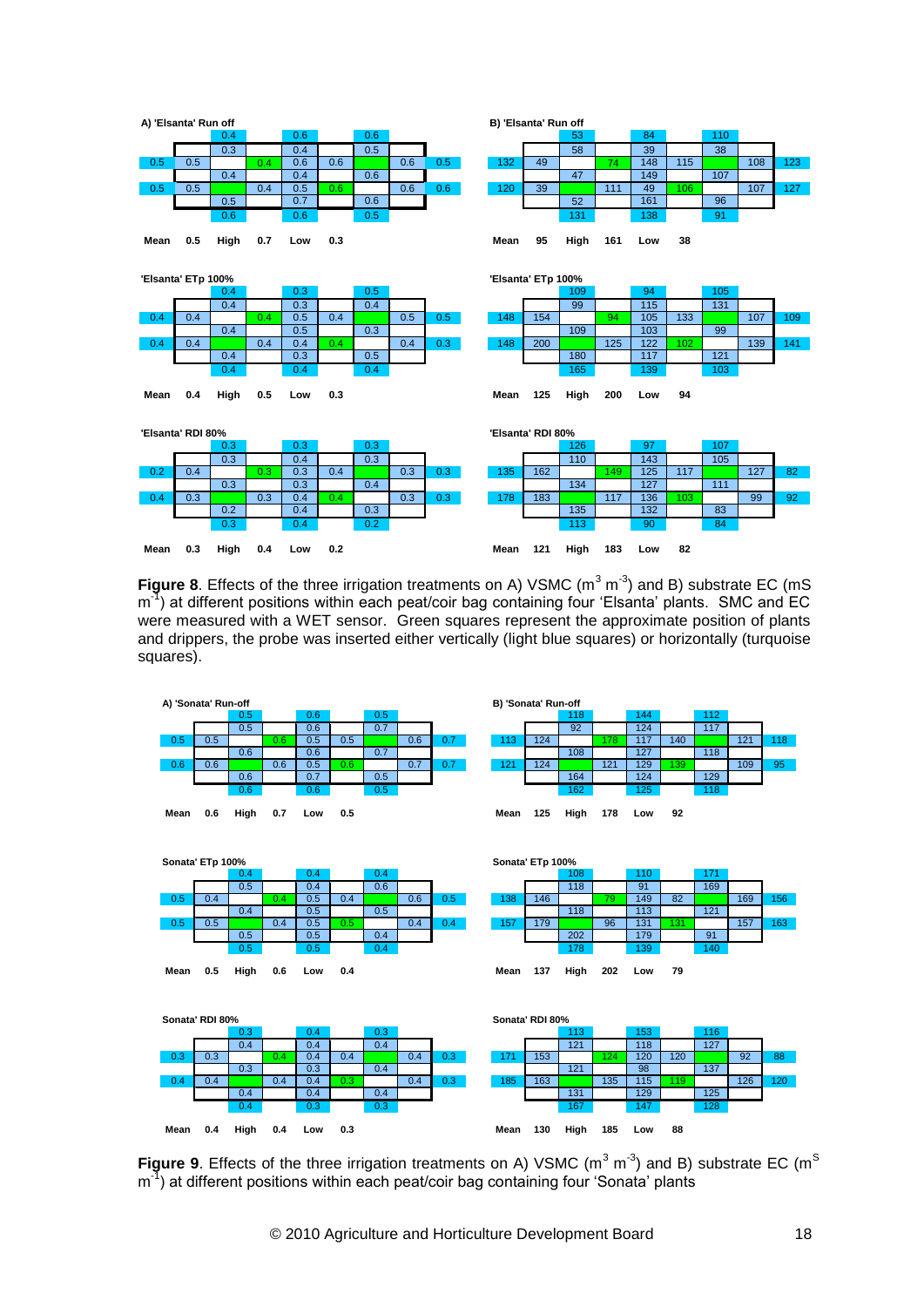#### *Plant physiological responses*

Leaf elongation was slowed in 'Sonata' by the ETp 100% and the RDI 80% regimes compared to the run-off treatment (Figure 10).

Leaf number was also reduced in the ETp 100% and RDI 80% treatments (data not shown). Consequently, total leaf area was reduced by 16% and 39%, respectively, at the end of the growing season (Figure 11). Leaf elongation rates and leaf production were also slowed in 'Elsanta' by the ETp 100% and the RDI 80% regimes, but the responses were less pronounced and resulted in total leaf area reductions of 14% and 20%, respectively, by the end of the growing season (data not shown). No treatment effects on stomatal conductance were detected for either cultivar and midday leaf water potentials were similar, irrespective of the irrigation regime (data not shown). These results indicate that excessive vegetative growth was prevented by irrigation scheduling and deficit irrigation without reducing stomatal apertures and shoot water balance.



**Figure 10.** Accumulated leaf growth measured on expanding leaves of 'Sonata' strawberry plants under different irrigation regimes. Results are means of eight replicate plants per treatment; asterisks indicate a statistically significant difference relative to the 'run-off' value with an LSD for *p<*0.05.



**Figure 11**. Effect of the irrigation regimes on estimated total canopy area of 'Sonata'.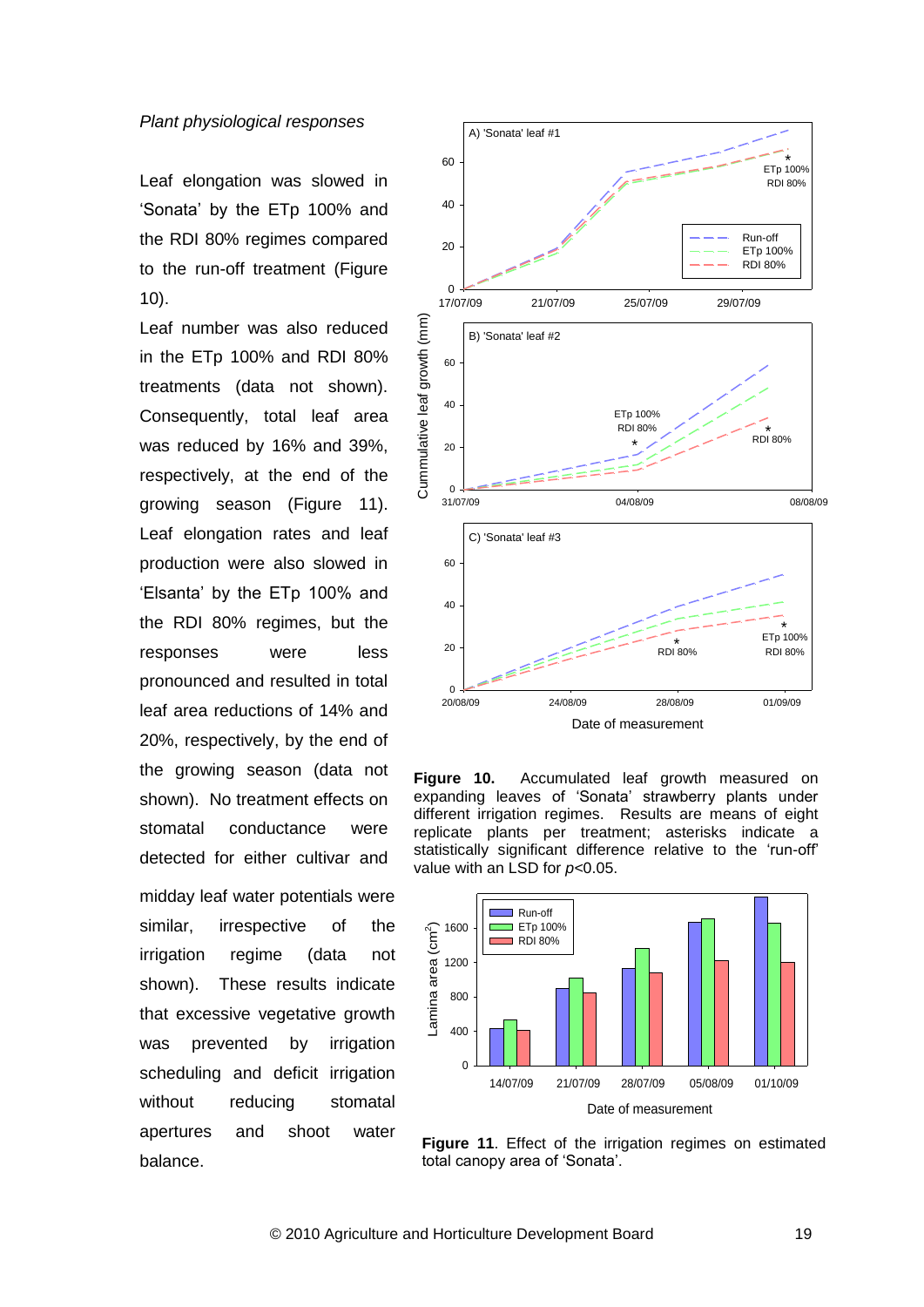#### *Foliar mineral analyses*

Leaf samples were analysed for macro and micro nutrients at the beginning, the middle

and the end of cropping. On 14 July at the start of the irrigation regimes, most macro and micro nutrients were within the normal ranges (see HDC Factsheet 06/07), although N and Mg concentrations were high in both cultivars (Table 2) and Mn was excessively high in 'Elsanta'. At the beginning of cropping, most macro and micro nutrients were within the normal ranges

**Table 2**. Foliar mineral analysis for samples collected on 14 July 2009 immediately before the irrigation regimes were imposed. Values in italics or bold are over or under, respectively, satisfactory values given in HDC Factsheet 06/07.

| <b>Nutrient</b> | Units                                   | Foliar mineral concentrations |           |          |  |
|-----------------|-----------------------------------------|-------------------------------|-----------|----------|--|
|                 |                                         | Satisfactory                  | 'Elsanta' | 'Sonata' |  |
| N               | (%)                                     | $2.0 - 3.5$                   | 3.68      | 3.72     |  |
| Р               | (%)                                     | $0.3 - 0.6$                   | 0.43      | 0.46     |  |
| Κ               | $(\%)$                                  | $1.5 - 3.0$                   | 2.34      | 2.24     |  |
| Mg              | (%)                                     | $0.3 - 0.6$                   | 0.7       | 0.58     |  |
| Ca              | $(\% )$                                 | $1.0 - 2.0$                   | 1.17      | 1.04     |  |
| Mn              | $(mg kg-1)$                             | $50 - 250$                    | 312       | 108      |  |
| Cu              | $(mg kg-1)$                             | $5 - 20$                      | 4         | 2.7      |  |
| Fe              | $(\mathsf{mg}\ \mathsf{kg}^\mathsf{T})$ | $50 - 200$                    | 69.9      | 70.1     |  |
| Zn              | (mg kg <sup>-</sup>                     | $20 - 65$                     | 16.9      | 20.5     |  |
| В               | $(mg kg-1)$                             | $30 - 50$                     | 42        | 41.2     |  |
| S(%)            | $(\% )$                                 | > 0.01                        | 0.21      | 0.22     |  |
| N: S ratio      |                                         |                               | 17.5:1    | 16.9:1   |  |
|                 |                                         |                               |           |          |  |

except for Cu which was low in both cultivars under all regimes (Table 3). After cropping, most major and micro nutrients were within the satisfactory ranges (Table 4), although concentrations of N were high in most regimes while Ca and Cu were just below satisfactory values.

**Table 3**. Foliar mineral analysis for samples collected on 31 July 2009 at the beginning of cropping. Values in italics or bold are over or under, respectively, satisfactory values given in HDC Factsheet 06/07.

| <b>Nutrient</b> | Units                                    | Foliar mineral concentrations |           |                |         |          |                |
|-----------------|------------------------------------------|-------------------------------|-----------|----------------|---------|----------|----------------|
|                 |                                          |                               | 'Elsanta' |                |         | 'Sonata' |                |
|                 |                                          | Run-off                       | ETp 100%  | <b>RDI 80%</b> | Run-off | ETp 100% | <b>RDI 80%</b> |
| N               | $(\% )$                                  | 3.4                           | 3.2       | 3.2            | 3.0     | 3.1      | 3.1            |
| P               | (%)                                      | 0.6                           | 0.6       | 0.5            | 0.5     | 0.5      | 0.5            |
| K               | (%)                                      | 2.7                           | 2.6       | 2.4            | 2.0     | 2.3      | 1.9            |
| Mg              | $(\% )$                                  | 0.5                           | 0.6       | 0.6            | 0.4     | 0.5      | 0.6            |
| Ca              | '%)                                      | 1.1                           | 1.3       | 1.2            | 0.9     | 1.0      | 1.3            |
| Mn              | (mg kḡ                                   | 100.0                         | 129.0     | 98.0           | 67.0    | 57.0     | 53.0           |
| Cu              | (mg kgʻ                                  | 3.5                           | 2.8       | 2.8            | 3.3     | 2.3      | 1.8            |
| Fe              | (mg kg <sup>-</sup>                      | 89.2                          | 132.7     | 74.8           | 227.1   | 109.0    | 75.7           |
| Zn              | $(\mathsf{mg}\, \mathsf{kg}^\mathsf{T})$ | 28.3                          | 26.1      | 20.6           | 30.3    | 29.2     | 21.7           |
| B               | (mg kg <sup>-</sup>                      | 52.9                          | 49.0      | 50.8           | 39.9    | 39.2     | 47.0           |
| S(% )           | (%)                                      | 0.2                           | 0.2       | 0.2            | 0.2     | 0.2      | 0.2            |
| N:S ratio       |                                          | 17.9:1                        | 17.7:1    | 17.8:1         | 15.5:1  | 14.9:1   | 16.5:1         |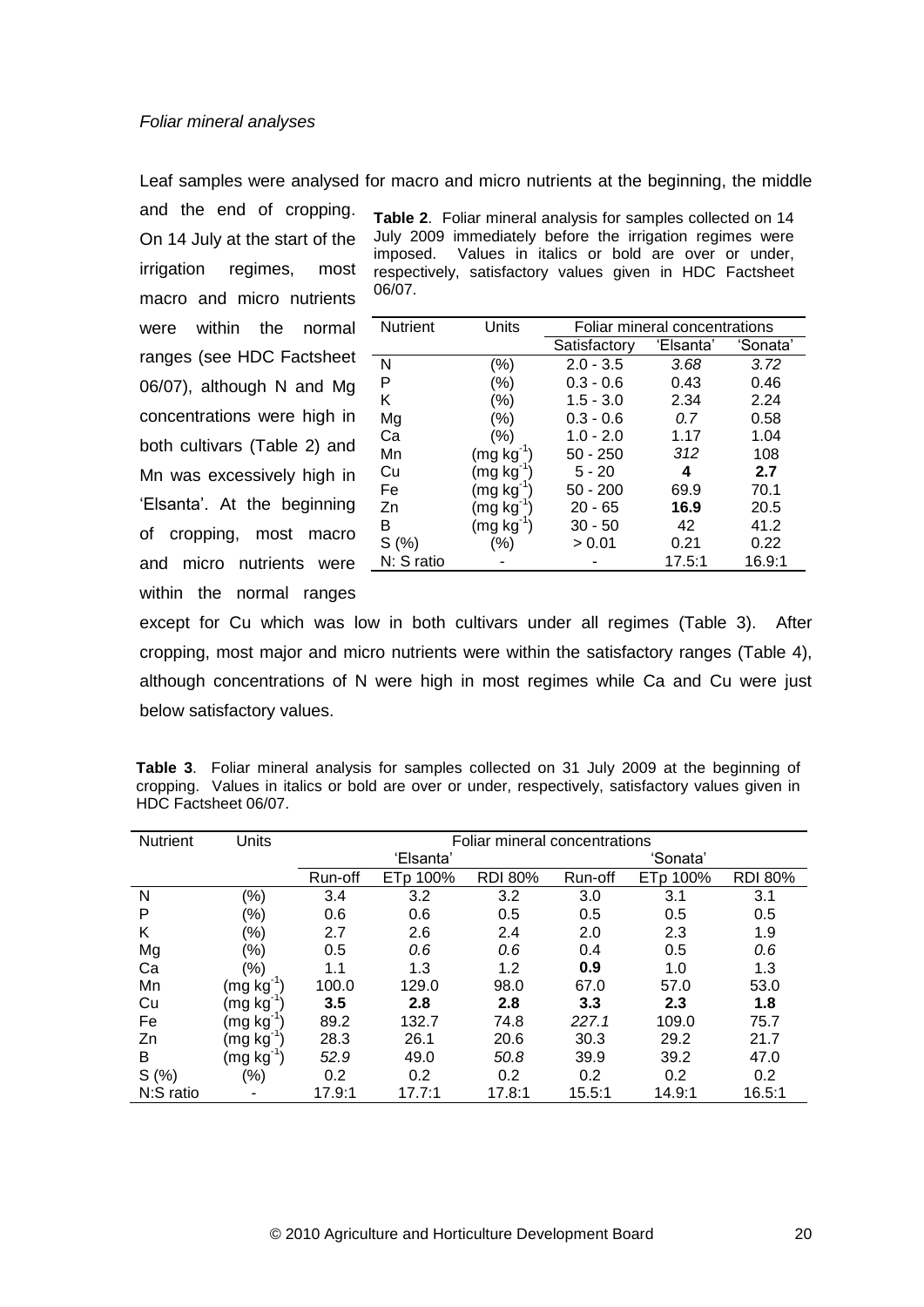| <b>Nutrient</b> | Units                                                                                                                                                                                                                                                                                                                                                                                                                                                                                                 | Foliar mineral concentrations |           |                |         |          |                |
|-----------------|-------------------------------------------------------------------------------------------------------------------------------------------------------------------------------------------------------------------------------------------------------------------------------------------------------------------------------------------------------------------------------------------------------------------------------------------------------------------------------------------------------|-------------------------------|-----------|----------------|---------|----------|----------------|
|                 |                                                                                                                                                                                                                                                                                                                                                                                                                                                                                                       |                               | 'Elsanta' |                |         | 'Sonata' |                |
|                 |                                                                                                                                                                                                                                                                                                                                                                                                                                                                                                       | Run-off                       | ETp 100%  | <b>RDI 80%</b> | Run-off | ETp 100% | <b>RDI 80%</b> |
| N               | $(\% )$                                                                                                                                                                                                                                                                                                                                                                                                                                                                                               | 3.5                           | 3.8       | 3.6            | 3.5     | 3.6      | 4.1            |
| P               | (%)                                                                                                                                                                                                                                                                                                                                                                                                                                                                                                   | 0.6                           | 0.6       | 0.6            | 0.5     | 0.5      | 0.6            |
| Κ               | (%)                                                                                                                                                                                                                                                                                                                                                                                                                                                                                                   | 3.1                           | 3.1       | 3.1            | 2.8     | 2.8      | 3.1            |
| Mg              | (%)                                                                                                                                                                                                                                                                                                                                                                                                                                                                                                   | 0.4                           | 0.5       | 0.4            | 0.4     | 0.4      | 0.4            |
| Ca              | (%)                                                                                                                                                                                                                                                                                                                                                                                                                                                                                                   | 0.9                           | 1.0       | 0.9            | 0.9     | 0.9      | 1.1            |
| Mn              | $(\mathsf{mg}\; \mathsf{kg}^\lhd)$                                                                                                                                                                                                                                                                                                                                                                                                                                                                    | 60.0                          | 65.0      | 90.0           | 51.0    | 67.0     | 82.0           |
| Cu              | (mg kg <sup>-</sup>                                                                                                                                                                                                                                                                                                                                                                                                                                                                                   | 6.0                           | 5.2       | 5.0            | 4.1     | 4.1      | 4.6            |
| Fe              | (mg kg <sup>-</sup>                                                                                                                                                                                                                                                                                                                                                                                                                                                                                   | 123.8                         | 117.5     | 131.8          | 170.8   | 135.5    | 214.0          |
| Zn              | (mg kg <sup>-</sup>                                                                                                                                                                                                                                                                                                                                                                                                                                                                                   | 49.6                          | 46.7      | 48.5           | 43.7    | 45.5     | 49.1           |
| B               | $\left(\right.\!\!\left.\right.\!\!\left.\right.\!\!\!\left.\right.\!\!\!\left.\left.\right.\!\!\!\left.\right.\!\!\!\left.\left.\right.\!\!\!\left.\right.\!\!\!\left.\right.\!\!\!\left.\right.\!\!\!\left.\left.\right.\!\!\!\left.\right.\!\!\!\left.\right.\right.\!\!\!\left.\left.\right.\!\!\!\left.\right.\!\!\!\left.\right.\right.\!\!\!\left.\left.\right.\!\!\!\left.\right.\!\!\!\left.\right.\right.\!\!\!\left.\left.\right.\!\!\!\left.\right.\!\!\!\left.\right.\right.\right\vert$ | 48.8                          | 57.5      | 50.8           | 37.5    | 40.8     | 44.4           |
| S(%)            | $(\%)$                                                                                                                                                                                                                                                                                                                                                                                                                                                                                                | 0.2                           | 0.2       | 0.2            | 0.2     | 0.2      | 0.2            |
| N:S ratio       | ۰                                                                                                                                                                                                                                                                                                                                                                                                                                                                                                     | 17.7:1                        | 18.5:1    | 17.9:1         | 15.4:1  | 17.1:1   | 18.3:1         |

**Table 4**. Foliar mineral analysis for samples collected on 18 September 2009 after cropping was completed. Values in italics or bold are over or under, respectively, satisfactory values given in HDC Factsheet 06/07.

### *Class 1 yields*

Total yields of Class 1 fruit were only around 150 g per plant, rather than the 250-300 g expected, due to the scorching effects of the potassium bicarbonate spray. Fifty percent of the total Class 1 yield was picked before the spray; after this fruit development was affected and berry size was greatly reduced. However, average yields of Class 1 fruit per plant were not significantly reduced by the ETp 100% and RDI 80% regimes in either cultivar, compared to the run-off controls (Figure 12).



**Figure 12.** Mean weight of fruit of different size classes from A) 'Elsanta' and B) 'Sonata' strawberry plants under the different irrigation regimes for the 60-day cropping season. Results are means of eight replicate plants per treatment; treatment differences were not statistically significant.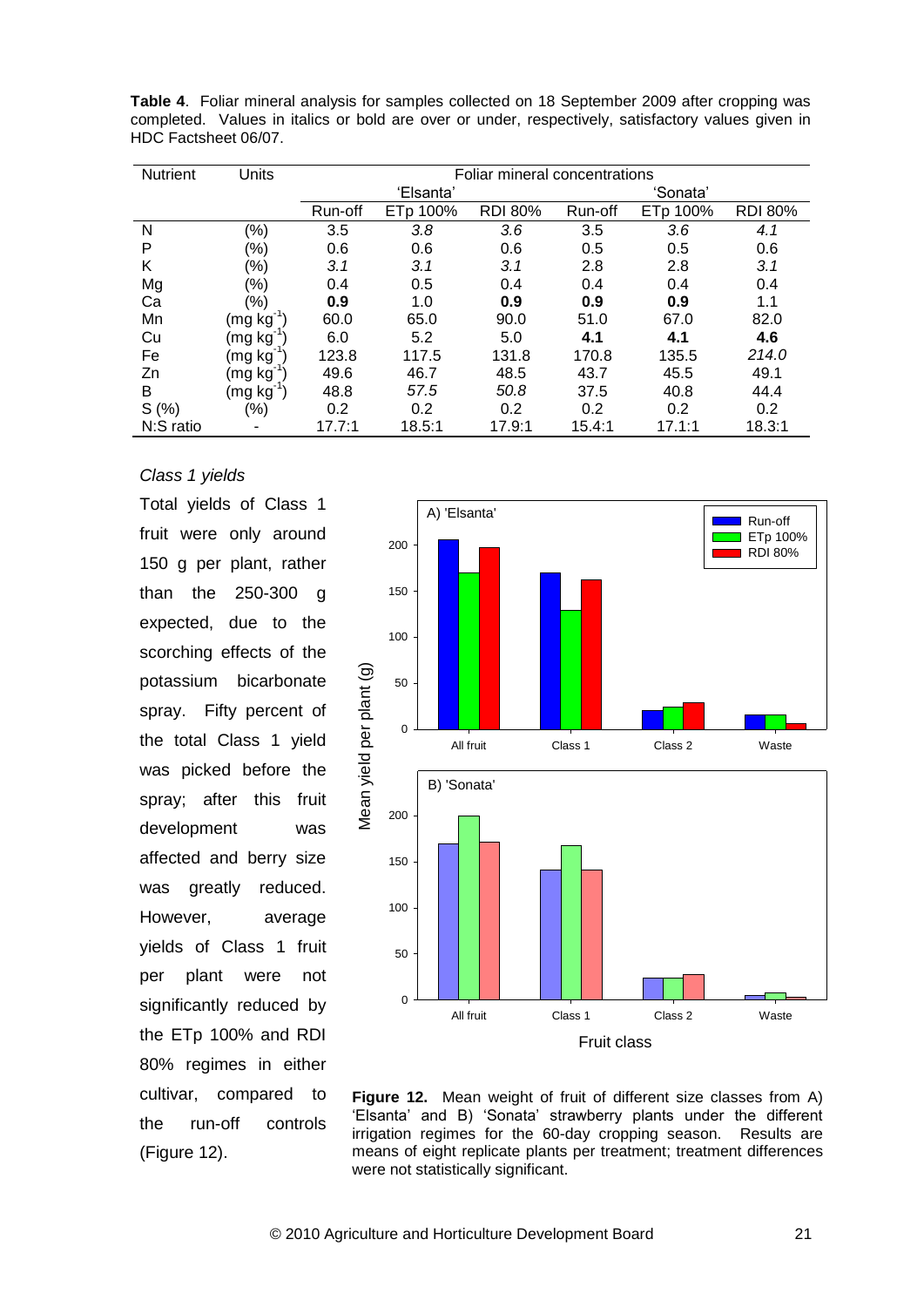### *Fruit quality*

Berry firmness was unaffected in either cultivar by the irrigation regimes (data not shown) and no treatment effect on berry SSC was detected (Figure 13). Although concentrations of glucose, fructose and sucrose were slightly but significantly reduced in



**Figure 13.** Soluble solid content (SSC) of A) 'Elsanta' and B) 'Sonata' strawberry fruit measured as % BRIX. Results are means of eight replicate berries per treatment; treatment differences were not statistically significant.

'Elsanta' by the RDI 80% regime, the sugar to acid ratio was similar in fruit sampled from plants under each of the three irrigation regimes (Figure 14). The sugar to acid ratio in 'Sonata' fruit was not significantly altered by the irrigation regimes (data not shown). No significant differences between irrigation treatments for either cultivar were detected during taste tests by an EMR taste panel (data not shown). 'Sonata' berry concentration of ellagic acid (a bioactive) were increased by the RDI 80% regime and total antioxidant capacity was also raised in these fruit (Figure 15).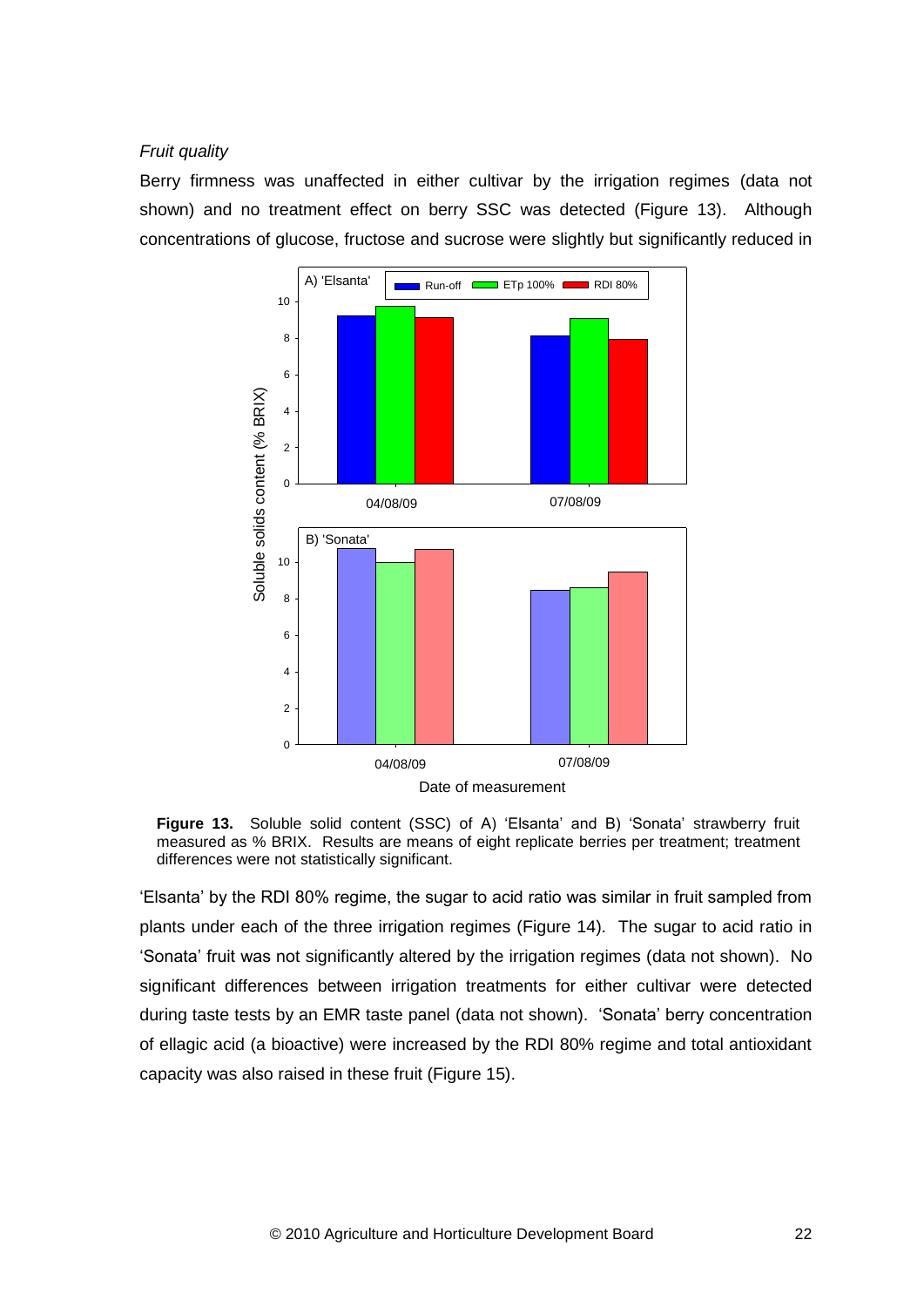

**Figure 14.** Effect of the different irrigation treatments on A) sugar concentrations, B) organic acid concentrations and C) the sugar to acid ratio of 'Elsanta' berries. Results are means of eight replicate berries per treatment; asterisks indicate a statistically significant difference relative to the 'run-off' value with an LSD for *p<*0.05.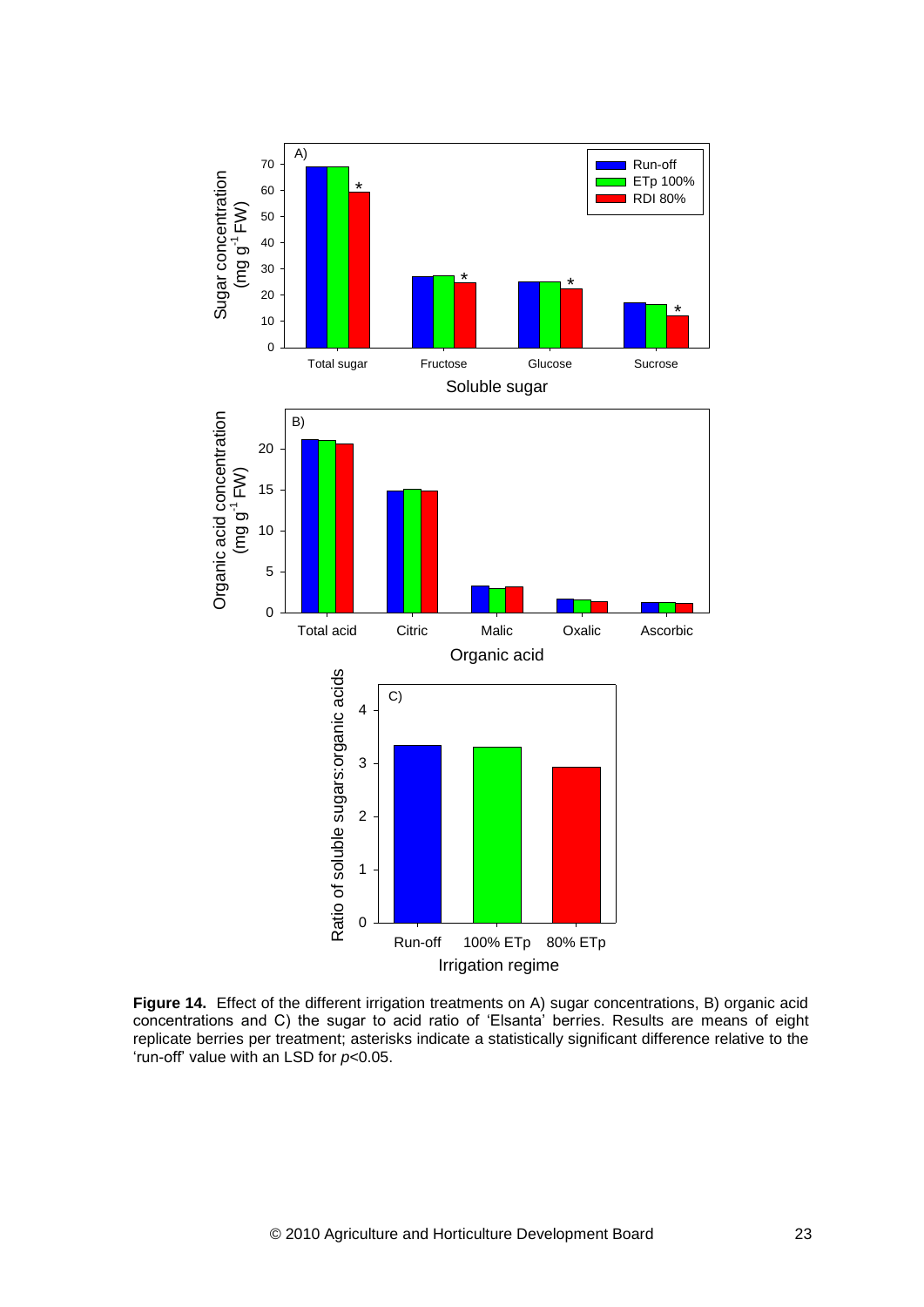

**Figure 15.** Effect of the different irrigation regimes on A) ellagic acid concentrations and B) total antioxidant activity of 'Sonata' strawberry fruit expressed as Trolox equivalents. Results are means of eight replicate berries per treatment; asterisks indicate a statistically significant difference relative to the 'run-off' value with an LSD for *p<*0.05.



**Figure 16.** Effect of the different irrigation treatments on A) weight loss per punnet and B) percentage of fruit with bruising visible during a 6-day shelf-life test of 'Sonata' strawberry fruit. Results are means of three replicate punnets per treatment; treatment differences were not statistically significant.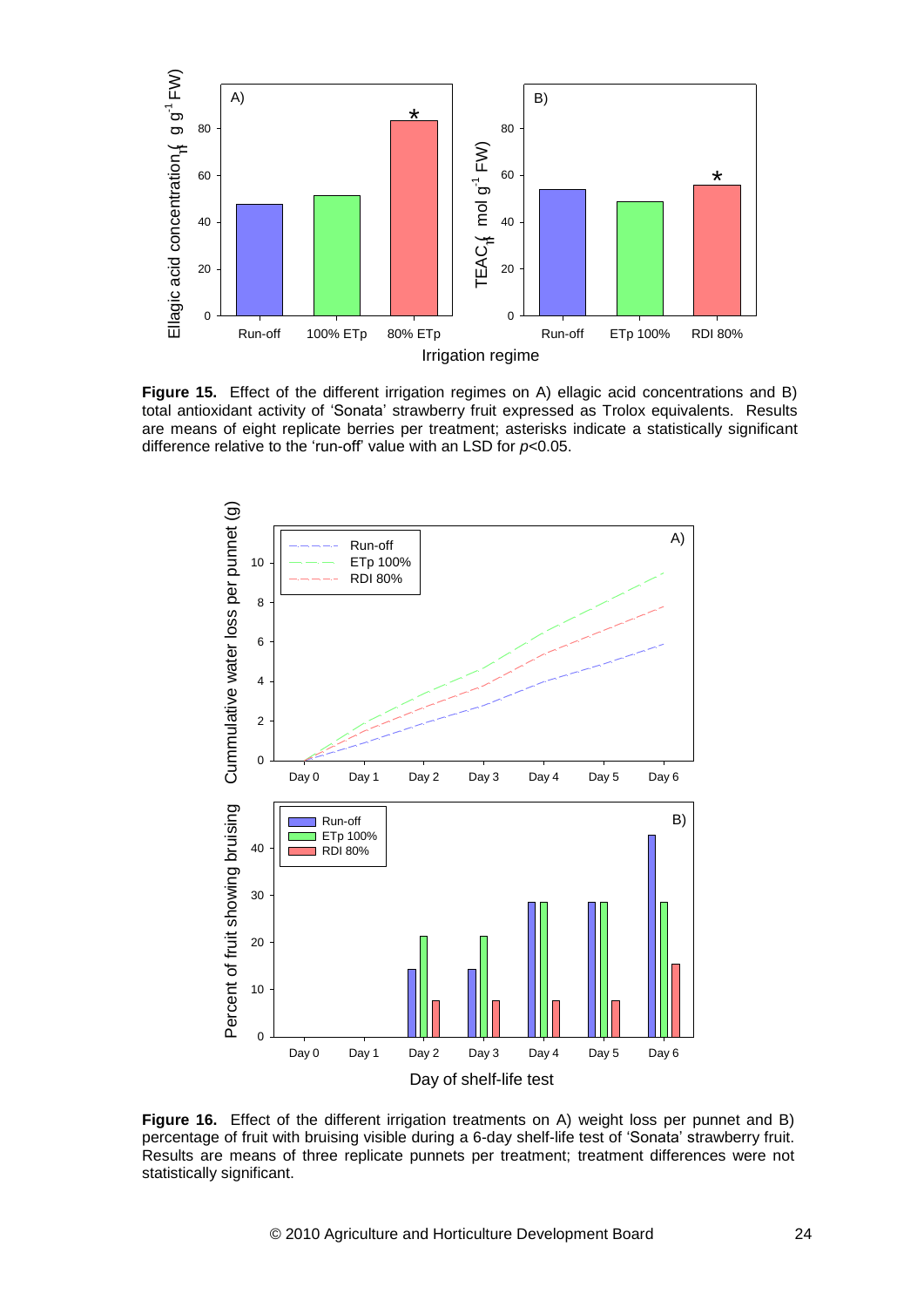#### *Shelf-life potential*

Rates of water loss from 'Elsanta' berries held at 5 °C were greater from fruit that had received the run-off irrigation regime but the rate of development of bruising was delayed in these fruit, compared to that of fruit from the ETp 100% and RDI 80% regimes (data not shown). However, the percentage of fruit with bruising was similar across all treatments by the end of the 6-day shelf-life test. The rate of water loss from 'Sonata' fruit was slowed in berries previously under the run-off regime. The percentage of 'Sonata' fruit that developed bruising over the 6-day shelf-life test was reduced from 45% in run-off controls to 15% by the RDI 80% regime (Figure 16).

# *Water and fertiliser use*

The volume of irrigation applied to each plant under each of the three irrigation regimes is presented in Table GS 1. Scheduling irrigation to match demand with supply resulted in water savings of 41% and 30% for 'Elsanta' and 'Sonata' respectively, while the RDI 80% regime delivered even greater water savings.

Water productivity values were also calculated for each irrigation regime and for each cultivar (Table 5). The volume of water applied was first

**Table 5**. Water productivity values associated with each irrigation regime for 'Elsanta' and 'Sonata'.

| Cultivar  |                                       | Water productivity (L per kg Class 1 fruit) |      |  |  |  |  |
|-----------|---------------------------------------|---------------------------------------------|------|--|--|--|--|
|           | Run-off<br>ETp 100%<br><b>RDI 80%</b> |                                             |      |  |  |  |  |
| 'Elsanta' | 55.6                                  | 42.5                                        | 31.8 |  |  |  |  |
| 'Sonata'  | 79 3                                  | 46 4                                        | 44 R |  |  |  |  |

recorded from Day 0 (14 July 2009) and so the WP values do not include water that was used to wet up the substrate bags, water that was applied *via* overhead irrigation or the water that was applied during the first three weeks of plant development before the irrigation regimes were imposed. Consequently, the calculated WP values are artificially low although the low yields of Class 1 fruit will have offset this to some extent. Nevertheless, the WP values indicate the potential of using irrigation scheduling to reduce the volume of water used to produce 1 kg of Class 1 fruit. At the moment, typical grower WP are not yet known, but a survey to be carried out by the EMR project team as part of Defra project WU0122 will determine the range of grower WP values for substrate-grown strawberry production.

Since plants were fertigated at each irrigation event, the total amounts of the macro and minor nutrients applied to each bag were reduced in proportion to the irrigation volume. Consequently, fertiliser savings of between 30% and 45% were achieved using the ETp 100% and RDI 80% regimes. The total amounts of N, P, K, Ca and Mg applied during the season to plants under the run-off regime are presented in Table 6.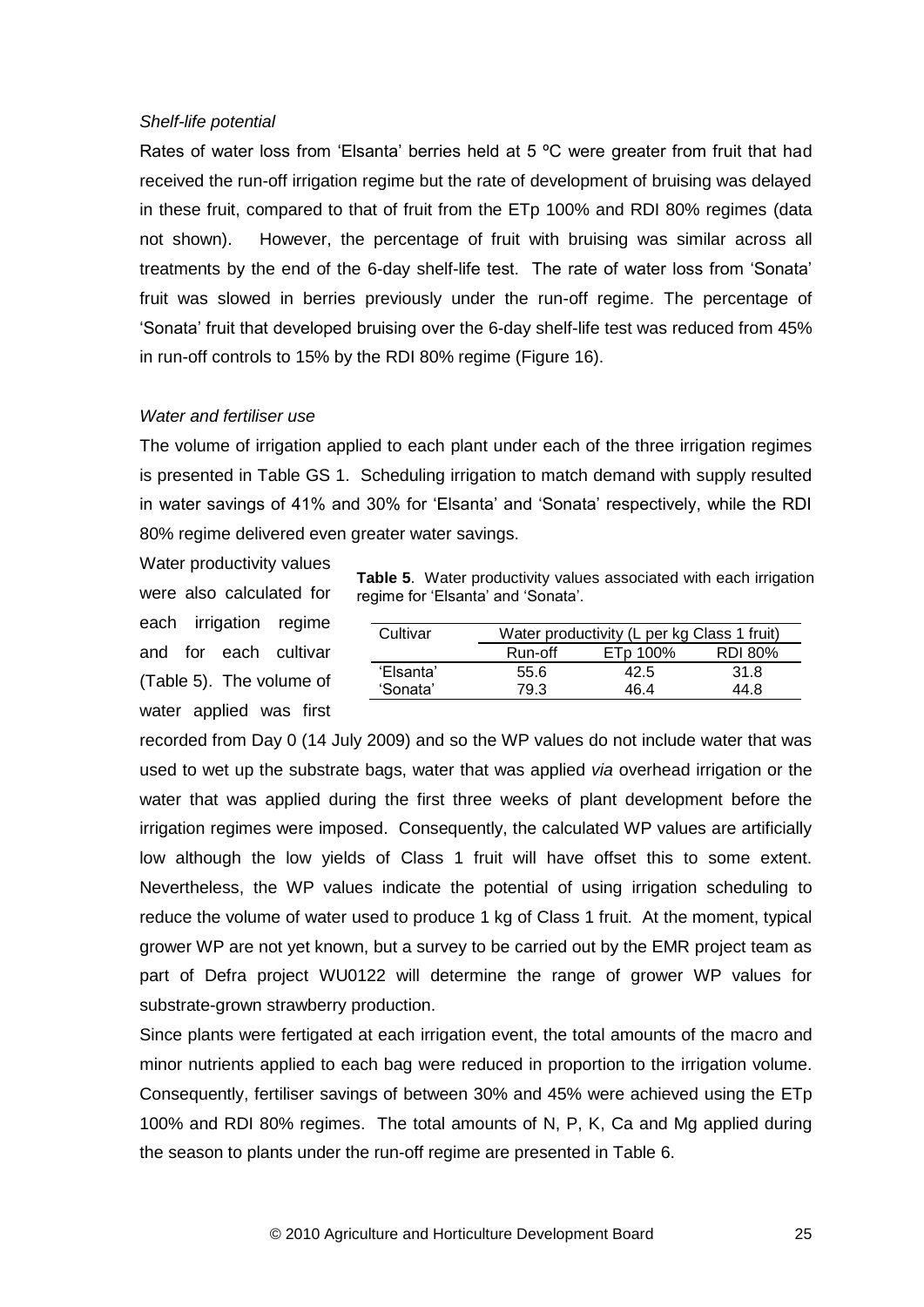| Element   | Total mass of nutrient applied per plant (kg) |      |      |          |          |                |
|-----------|-----------------------------------------------|------|------|----------|----------|----------------|
|           | 'Elsanta'                                     |      |      | 'Sonata' |          |                |
|           | ETp 100%<br><b>RDI 80%</b><br>Run-off         |      |      | Run-off  | ETp 100% | <b>RDI 80%</b> |
| $NO3 - N$ | 1.15                                          | 0.67 | 0.63 | 1.36     | 0.95     | 0.77           |
| $NH4 - N$ | 0.03                                          | 0.02 | 0.02 | 0.03     | 0.02     | 0.02           |
| P         | 0.38                                          | 0.22 | 0.21 | 0.45     | 0.31     | 0.25           |
|           | 2.37                                          | 1.38 | 1.30 | 2.80     | 1.96     | 1.58           |
| Ca        | 1.27                                          | 0.74 | 0.70 | 1.50     | 1.05     | 0.85           |
| Mg        | 0.29                                          | 0.17 | 0.16 | 0.35     | 0.24     | 0.20           |

**Table 6**. Total mass of macro nutrients applied per plant for 'Elsanta' and 'Sonata' under the three irrigation regimes.

# **Discussion**

An irrigation scheduling regime that eliminated run-off and an RDI regime where only 80% of daily ETp was replaced were imposed successfully on 60-day 'Elsanta' and 'Sonata' plants. This was achieved by calculating daily ETp and adjusting irrigation volumes accordingly. This approach could also be used to schedule irrigation in commercial production to achieve the desired percentage daily run-off, thereby removing the need for time-consuming measurements of run-off volumes each day. The potential of this approach will be tested at EMR in a new HDC-funded project<sup>9</sup> on using irrigation scheduling and deficit irrigation regimes to control excessive vigour in raspberry cultivars.

Irrigation water and nutrients was delivered to the substrate around each plant by using four dripper stakes per bag and this ensured an even distribution and prevented dry spots from developing. When the irrigation scheduling and RDI regimes that are being developed in this project are tested in commercial production with 1-m-long bags, it will be probably be necessary to double the number of dripper spikes to eight per bag. The associated extra cost must be set against the water and fertiliser savings and the cost benefit analysis due to be carried out later in the project will help growers to decide whether these techniques are financially viable.

The irrigation scheduling and RDI regimes resulted in substantial water and fertiliser savings compared to the run-off regime where the average daily run-off was maintained between 10 and 20 % of the volume applied. In our experiment, these savings were achieved without reducing yields and quality of Class 1 fruit but the scorching effect of the potassium bicarbonate spray on the numbers and quality of Class 1 berries complicates the interpretation of the results. In the three weeks following the spray, rates of transpirational water loss were slowed and the volumes of water applied were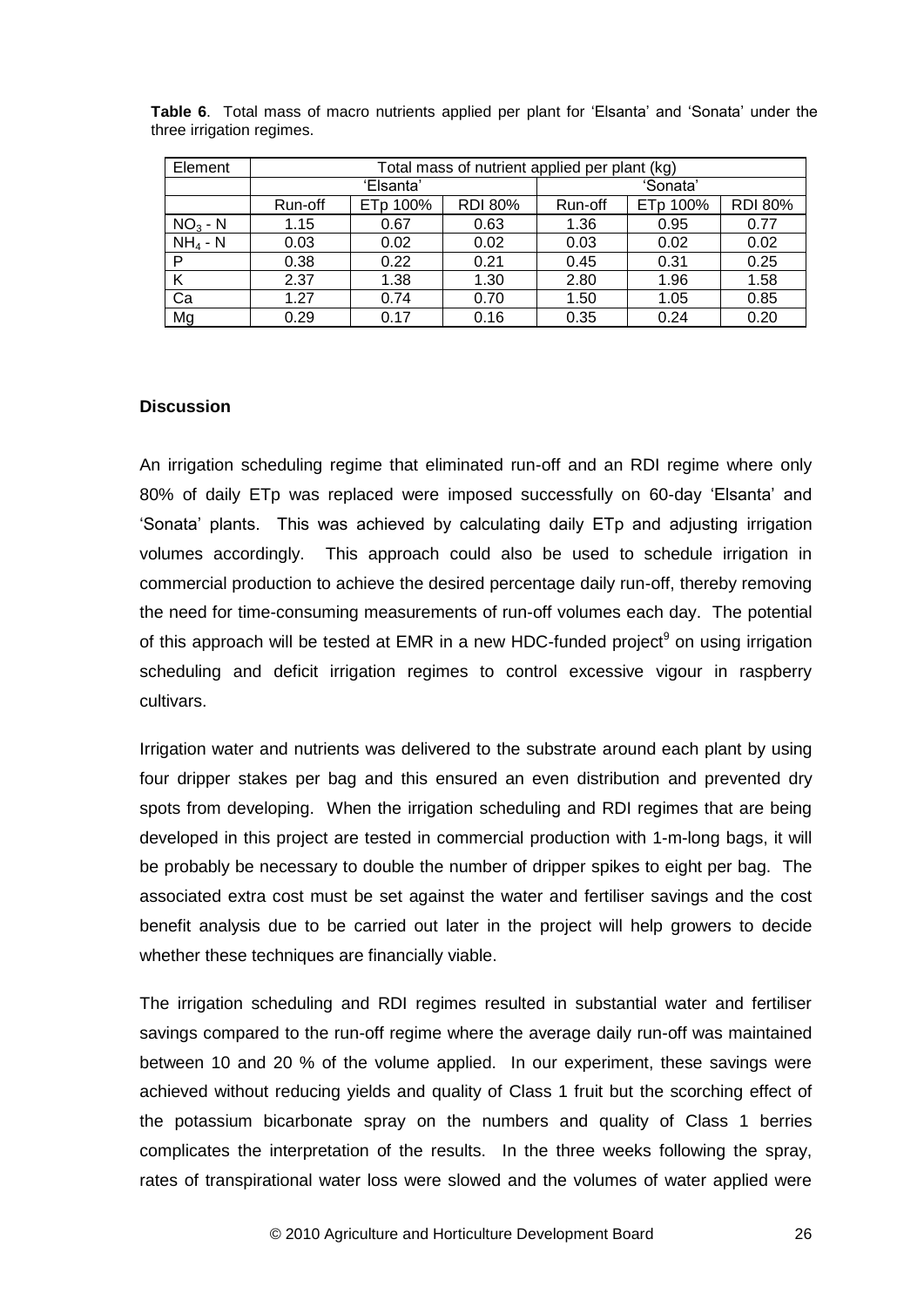also reduced to maintain VSMC at similar values to those before the spray (see Figure 6). Whether Class 1 yields would have remained unaffected by the ETp 100% and RDI 80% regimes had the correct spray concentration been used is not known. However, our recent and on-going work $6.7$  has shown that yields of Class 1 fruit are maintained in substrate-grown strawberry under scheduled or mild deficit irrigation. The experiment will be repeated in 2010 on main season plants to confirm whether the ETp 100% and RDI 80% regimes can maintain Class 1 yields in addition to delivering water and fertiliser savings.

Plants under the ETp 100% and RDI 80% regimes received between 30% and 45% less fertiliser than the run-off controls but most macro and minor nutrients were within satisfactory ranges, except for Ca and Cu which were below the lower thresholds<sup>2</sup>. Presumably, the smaller canopy areas in plants under these regimes meant that nutrient availabilities did not become limiting, despite the lowered inputs. Whether similar reductions in fertiliser inputs can be achieved in the main season crop without affecting Class 1 yields or quality will be determined in 2010.

Substrate EC levels increased gradually over the season in all treatments and increased sharply following the potassium bicarbonate spray. Although substrate EC was subsequently reduced by temporarily switching to a calcium nitrate feed, values were 10% and 20% higher in RDI 80% and ETp 100% regimes, respectively, by the end of cropping. Again, EC was reduced by flushing through with calcium nitrate but any effects of these accumulations of salts on plant growth and fruit development could not be fully assessed because all plants were recovering from the potassium bicarbonate spray at this time. Substrate and run-off EC will be monitored closely in the run-off regimes in 2010 and the effects of the ETp 100% and RDI 80% regimes on substrate EC will be monitored continuously using Decagon 5TE probes.

Despite the degree of substrate drying imposed in the RDI treatment, leaf water status was unchanged and stomatal conductances were not reduced. Leaf extension and leaf production, however, were reduced in both cultivars and this highlights the sensitivity of leaf growth to limitations in available soil moisture. The much reduced canopy area may have limited overall plant photosynthetic capacity and this could have been the cause of the lower total sugar concentrations in berries of 'Elsanta'. Rates of photosynthesis under the different regimes will be determined in 2010. Despite the reduced sugar concentrations, SSC values and the sugar to acid ratio were unchanged in berries from RDI-treated plants and taste tests failed to detect any differences in the perception of sweetness in berries from different regimes. Again, whether berry quality would have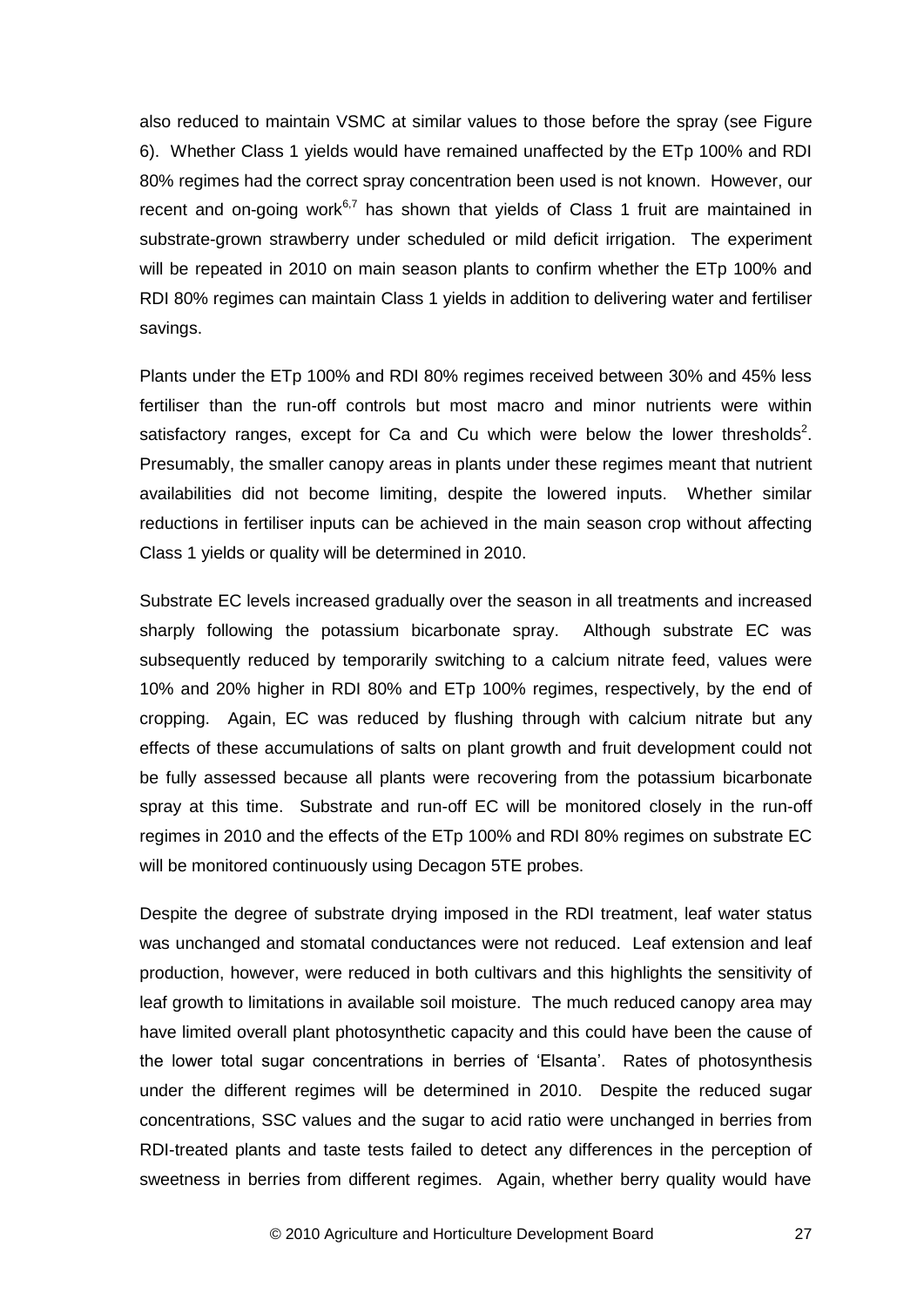remained unaffected by the ETp 100% and RDI 80% regimes had the correct spray concentration been used is not known. However, recent work in our group has shown that berry quality is often improved when mild deficit irrigation regimes are imposed $6,7,10$ . Concentrations of ellagic acid, an important bioactive, and total antioxidant capacity were increased in 'Sonata' fruit from the RDI 80% regime. Research at EMR<sup>6,7,10,11</sup> and elsewhere<sup>8</sup> has shown that berry antioxidant content can be increased by deficit irrigation regimes and fruit concentrations of anthocyanins, phenolics and other antioxidants are often improved by increased exposure to daylight<sup>12</sup>. The smaller, less dense canopy of RDI-treated plants may have helped to improve these aspects of fruit quality by improving light penetration. In addition to benefiting consumers, these changes in antioxidant content may help to improve shelf-life potential and it is noteworthy that the development of bruising was also significantly reduced in these fruit. A reduction in susceptibility to bruising would help to reduce waste and reduce production costs.

The water productivity values calculated for the 2009 experiment were influenced both by the lower-than-expected Class 1 yields and the reduced volumes of irrigation water applied in the weeks following the potassium bicarbonate spray. Nevertheless, the calculated WP values suggest that substantial improvements in water use efficiency could be achieved by irrigation scheduling and deficit irrigation. The range of WP values achieved by commercial growers in substrate-grown strawberry production is not yet known but will be established by the EMR project team in a new Defra project<sup>13</sup> in collaboration with Cranfield University.

The ranges of VSMC contents that need to be imposed to achieve effective irrigation scheduling and a mild RDI regime have been identified for both 'Elsanta' and 'Sonata'. These values will be used in the 2010 season to trigger irrigation automatically using GP1 data loggers and SM200 probes (Delta-T Devices, UK). This approach will also be used to irrigate to achieve between 10 and 20 % run-off.

# **Conclusions**

- Irrigation scheduling and deficit irrigation regimes were imposed successfully on 60-day 'Elsanta' and 'Sonata' plants
- Yields of Class 1 fruit were reduced in all treatments due to the scorching effect of  $\bullet$ a 10 times strength potassium bicarbonate spray
- Water savings of up to 45% were achieved without reducing yields of Class 1 fruit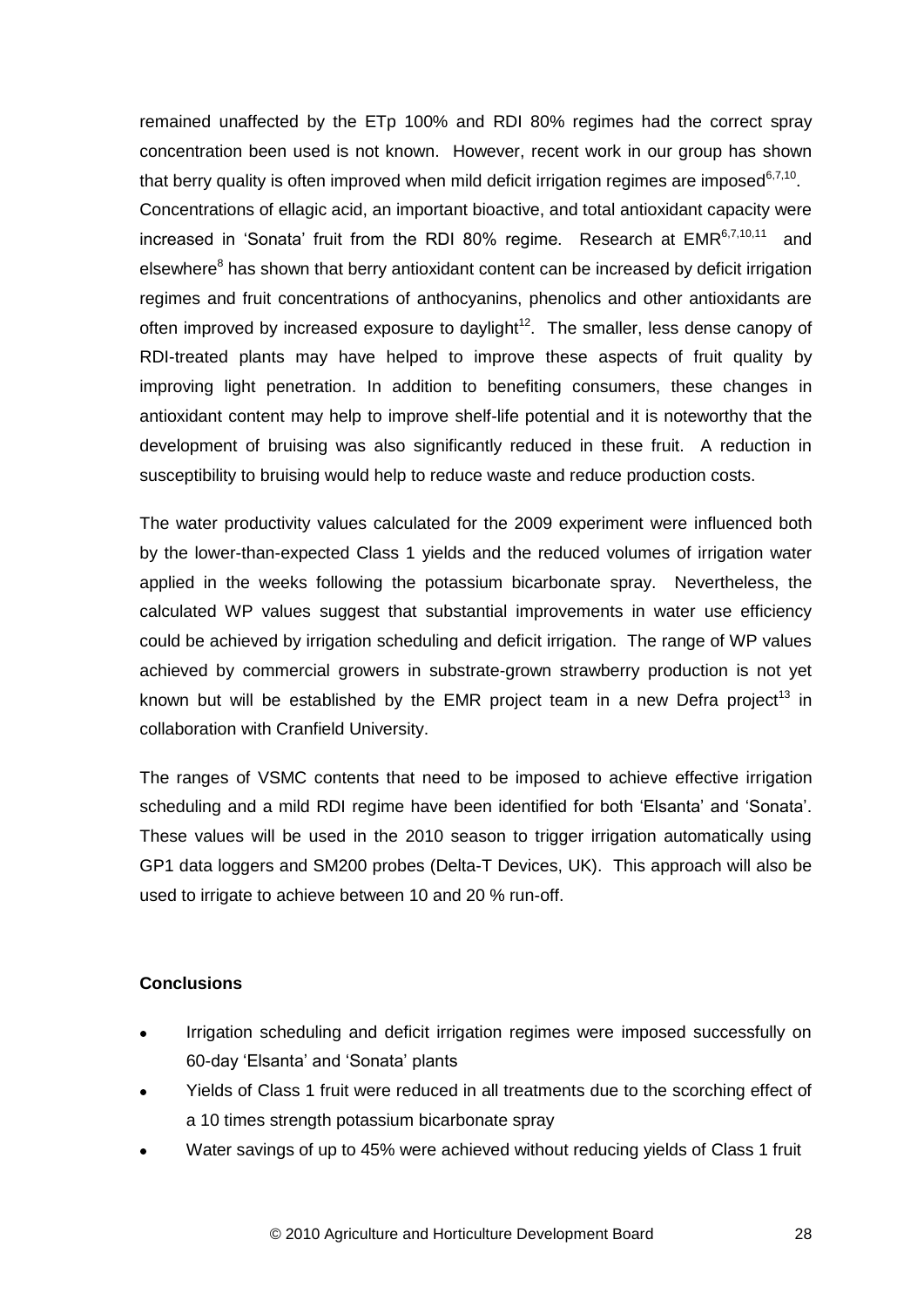- Fertiliser savings of up to 45% were achieved without reducing yields of Class 1 fruit. Foliar macro and micro nutrient concentrations were within satisfactory ranges, with the exception of Ca and Cu which were below the lower thresholds
- Substrate EC was increased by 20% under the RDI 80% regime by the end of the growing season
- Total leaf area reductions of 20% and 39% were achieved for RDI-treated 'Elsanta' and 'Sonata', respectively
- The percentage of 'Sonata' fruit that developed bruising over the 6-day shelf-life test was reduced from 45% in run-off controls to 15% by RDI
- The soil moisture content threshold values needed to trigger irrigation automatically to the main season crop in 2010 were identified for each treatment (run-off, ETp 100% and RDI 80%) and for each cultivar

# **Technology transfer**

- Presentation of the work to the HDC Board, 8 June 2009
- The aims and objectives of the work were discussed during the visit of Rt. Hon. Hilary Benn MP, Minister for the Environment & Rural Affairs, 20 July 2009
- An overview of the work was presented during the farm tours at Fruit Focus, 22 July 2009
- Presentation of the work to Sainsbury's food technologists, 16 October 2009
- Presentation of the work to a delegation from ICAR, 4 December 2009
- Presentation of work to West Sussex Fruit Group, 9 December 2009  $\sim$
- Presentation of work to Prof. Ian Crute, AHDB Chief Scientist, 18 December 2009  $\bullet$
- Presentation of work at EMRA Pear Day, 25 February 2010
- Regional news broadcasts: BBC South East and Meridian South East
- BBC National News and BBC Breakfast

# **References**

- 1) **Knox JW, Kay MG, Weatherhead EK, Burgess C, Rodriguez-Diaz JA** (2009) Development of a Water Strategy for Horticulture. HDC Technical Report
- 2) **HDC Factsheet 06/0:** Principles of strawberry nutrition in soil-less substrates, 2007
- 3) **ADAS**: Irrigation Best Practice Grower Guide Top and Soft Fruit (2003)